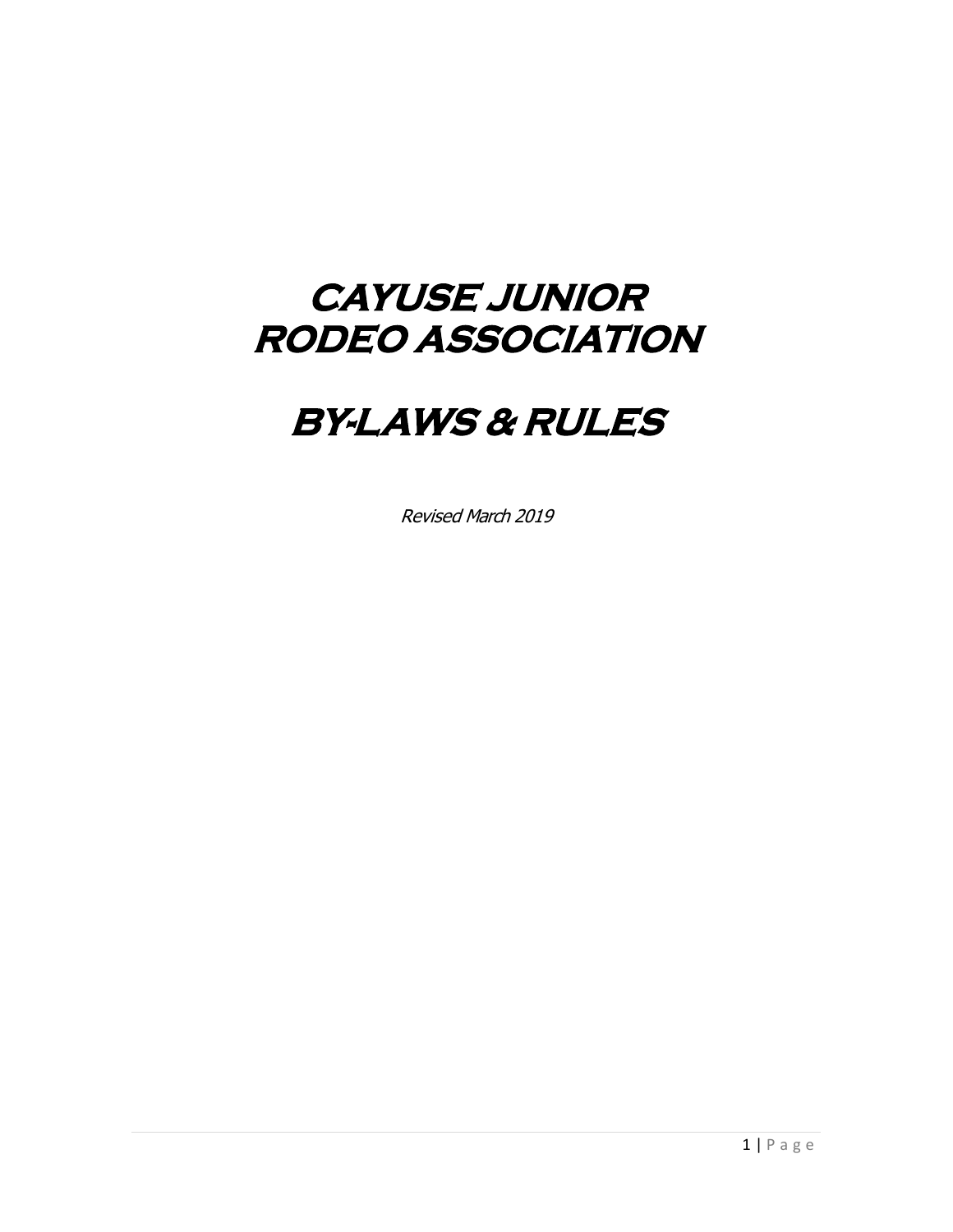### **TABLE OF CONTENTS**

#### **BY-LAWS**

### CAYUSE JR RODEO ASSOC. RODEO RULES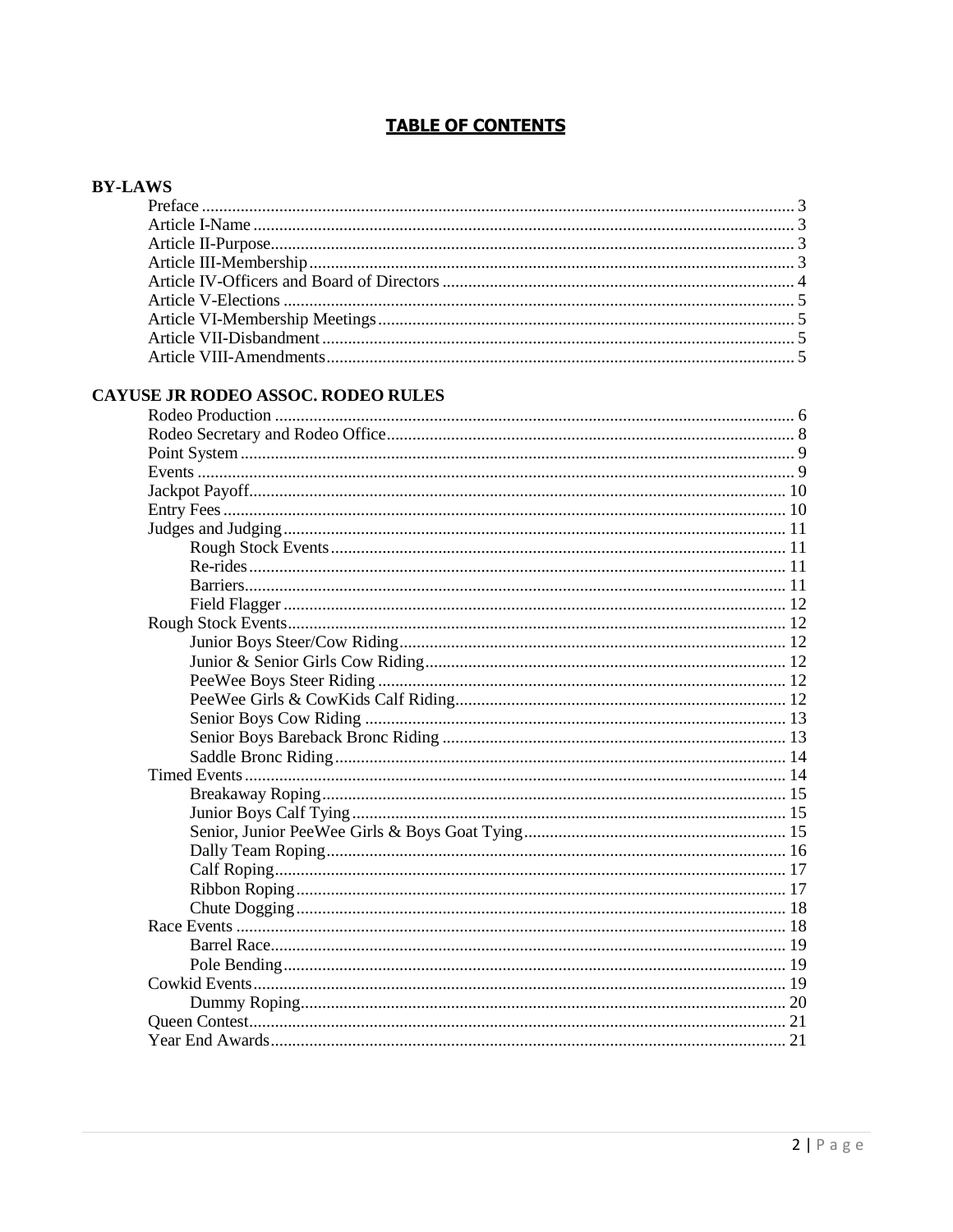#### **CAYUSE JUNIOR RODEO ASSOCIATION BY LAWS**

#### **PREFACE**

<span id="page-2-0"></span>Anything not covered in CJRA Rulebook shall be referred to: **First** the NHSRA rulebook; **Second** the NIRA Rulebook; **Third** the PRCA rulebook.

#### **ARTICLE I CAYUSE JUNIOR RODEO ASSOCIATION**

<span id="page-2-1"></span>**Section 1** This organization shall be known as the **CJRA** and its duration shall be perpetual.

#### **ARTICLE II PURPOSE**

**Section 2** To elevate the requirements and standards of junior rodeo.

- **Section <b>3** To develop, within the youthful contestants, a spirit of fair competition and appreciation of good sportsmanship.
- **Section 4** To safeguard the interest of sponsoring agencies and protect the health and welfare of contestants and livestock in competition.
- **Section 5** The **CJRA** has been organized for the purpose of establishing its own point's award system to determine the CJRA Champion Cowboys and Cowgirls.
	- A. The high point winner in each event will be named, Champion.
	- B. Annual All-Around awards to be presented at **CJRA** Banquet in each Division. Points to count for All-Around Champion at end of season only from approved rodeos in which contestants have entered and competed in not less than **two approved events**.
	- C. Year-end awards based on number of contestants throughout the year in the event. More awards may be given on the recommendation of the awards committee and approval of the board.

#### **ARTICLE III MEMBERSHIP**

<span id="page-2-2"></span>**Section 1** Membership in the association shall be open to all persons and individuals of good character.

**Section 2** Any person maintaining current paid membership in the Association shall be eligible to vote.

**Section 3** Membership fees shall be set annually by the Board and approved by the general membership at the annual meeting.

#### **Dues shall be \$100.00 per family regardless of the number of children.**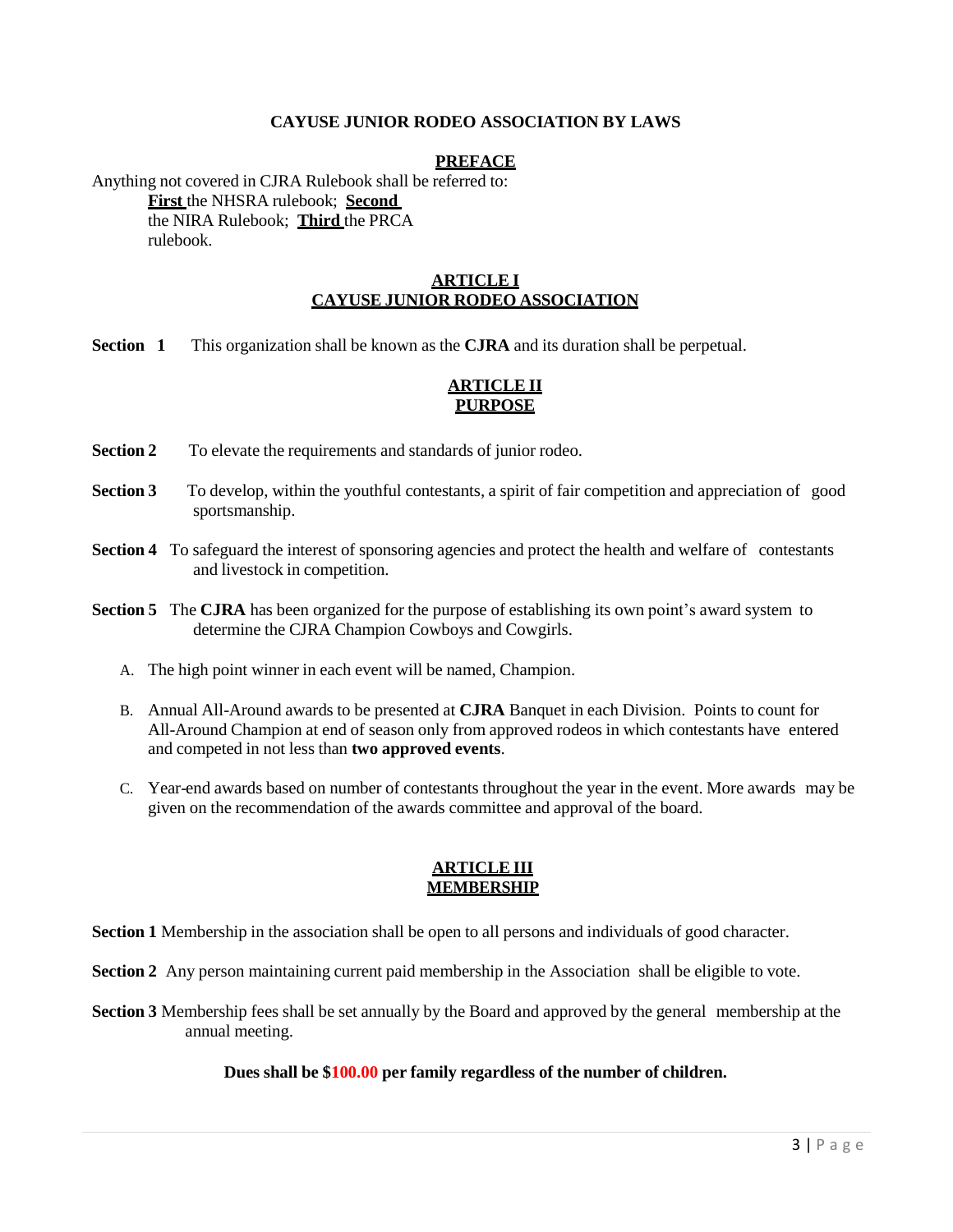**Section 4** Officers (and board members) shall belong to the **CJRA**.

#### **ARTICLE IV OFFICERS AND BOARD OF DIRECTORS**

**Section 1** Officers of the Association shall be President, Vice-President, Secretary/Treasurer, and Membership, Points Secretary.

**Section 2** Finance committee to include President, Vice-President, Secretary/Treasurer and other presidential appointees from the board.

**Section 3** It shall be the duty of the president to preside at all meetings of the **CJRA**; to appoint all committees necessary to conduct the association business, subject to the approval of the Board of Directors. He/She shall not vote on motions except in case of a tie, when he/she shall have the deciding vote. He/She shall be an exofficio member of all committees.

**Section 4** It shall be the duty of the vice-president to assist the president in the performance of his/her duties and to officiate for him/her in his absence. He/she shall be chairman of the finance committee, which shall be responsible for an annual audit of books and any other duties requested by the president.

**Section 5** It shall be the duty of the secretary-treasurer to keep an accurate record of the minutes of the Association and to keep accounts and records. He/She shall assist the membership/points secretary in maintaining the files and records of the rodeos. He/She shall report on all monies received and dispersed by the **CJRA**. He/She shall sign all checks; pay all bills against the **CJRA** as ordered. He/She shall prepare and file the annual income tax statement. He/She shall present an annual summary of the financial position of the **CJRA**, along with an audit of the books at the Annual Meeting. Upon retirement from office, he/she shall immediately surrender all books, papers and other property in his/her charge, pertinent to the **CJRA**, to his/her successor or whomever the **CJRA** may designate.

**Section 6** It shall be the duty of the Membership secretary to keep a correct account of the records between the CJRA and the Members, and to maintain a correct mailing list of all members. He/She shall notify members of any pertinent information, changes, special meetings and elections. He/She shall mail out the new member packets and the rodeo entry packets to all members.

**Section 7** It shall be the duty of the Points secretary to maintain a current account of the records of each member's accrued points throughout the year. He/She shall receive and keep records of all entries from each approved **CJRA** rodeo. Upon retirement from office, he/she shall immediately surrender all books, papers and other property in his/her charge, belonging to the **CJRA**, to his/her successor or whomever the **CJRA** may direct.

**Section 8** All officers shall serve without pay. Board approved expenses shall be reimbursed.

**Section 9** The Board of Directors shall consist of the Officers of the Association, and five members-at-large, elected annually, excluding any stock contractors. The directors shall be elected by majority vote from the membership to serve 2 year terms. The terms shall be alternating, with three directors being elected each year.

**Section 10** Four (4) Board members shall constitute a quorum for the transaction of business.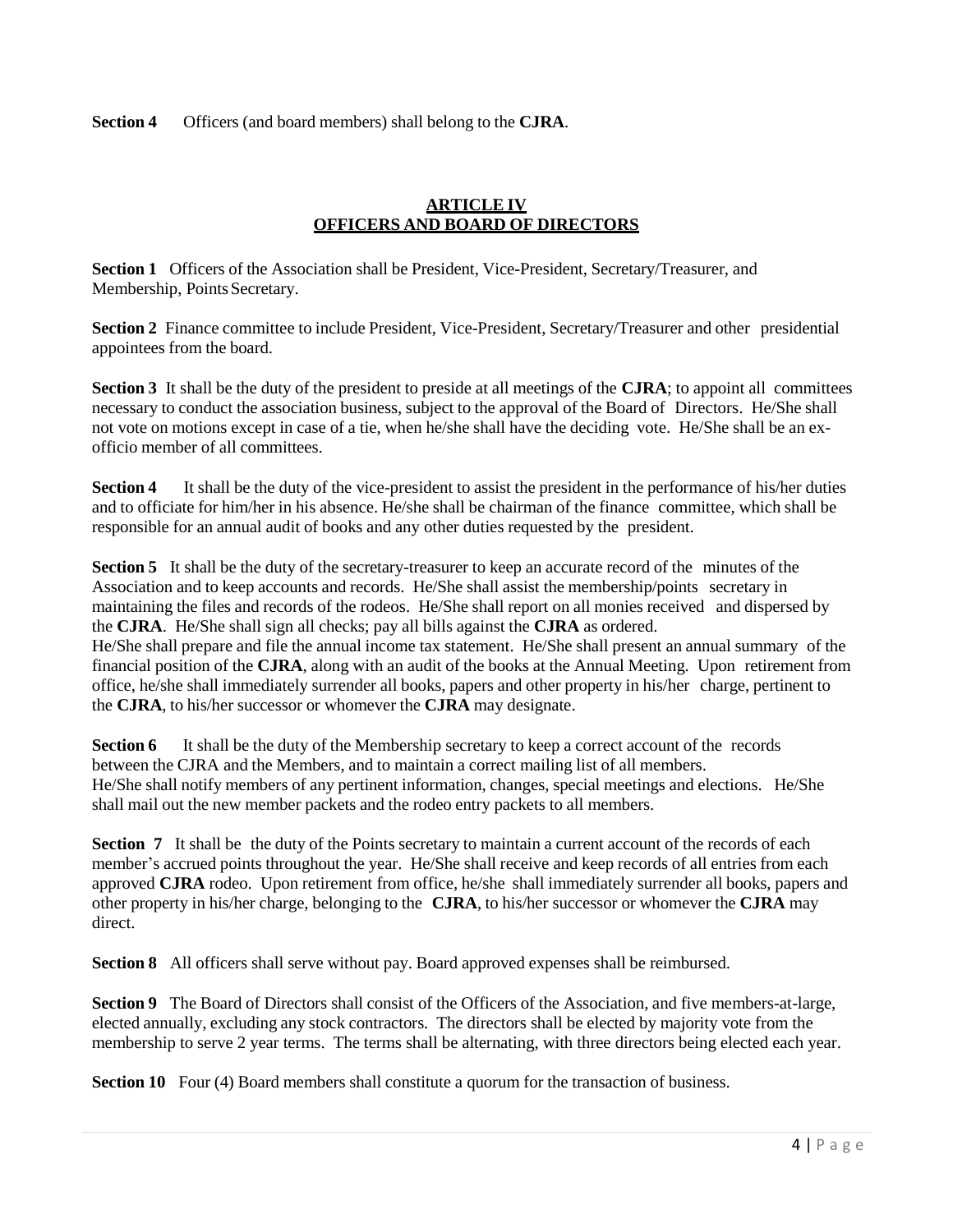**Section 11** The Board of Directors shall transact all routine and minor business of the **CJRA**, making a full report of its transactions to the membership at the next meeting. Routine and minor business includes authorization of payment of expenditures. All major policy decisions and expenditures shall be referred to the membership at a regular business meeting. The board shall also establish Association policies and rules, interpret and arbitrate any questions or challenges, and oversee the financial matters of the Association.

**Section 12** Board of Directors that are present are to serve as a Rules Interpretation Committee when situations arise that the rules need an official interpretation.

**Section 13.** Nomination and elections of directors will take place at the annual general membership meeting. Any member nominated or appointed for a directorship must be in good standing with the Association and must have been a member for a minimum of one year prior to running/election.

**Section 14.** If there is an inactive director, the board of directors has the right to remove that person and appoint a new director to fulfill the remaining term.

**Section 15.** Resignation of directors must be presented in writing to the board of directors and at any meeting the board may fill any vacancy by majority vote. Such election shall be for the unexpired term.

**Section 16.** Meeting by telephone, web conference, or email may be held so long as all directors are notified.

**Section 17.** The Association Board of Directors reserves the right to amend, alter, change or repeal any provision contained in these Bylaws/Rule Book in a manner prescribed by the nonprofit association act. Changes can be made by majority vote of the directors present. Prior to the adoption of the amendment, each director shall be given at least two (2) days' notice of the date, time, and place of meeting at which the proposed amendment is to be considered.

#### **ARTICLE V ELECTIONS**

<span id="page-4-0"></span>**Section 1** One month prior to the Annual Meeting each year the president shall appoint a nominating committee, who shall nominate at least one member in good standing for each vacancy at the regular business meeting of each year. Nominations may be made from the floor at this meeting. Fitness, ability and willingness to serve should be considered qualifications for nomination.

**Section 2** Elections shall be conducted by secret ballot of the regular members, in good standing, present at the annual meeting each year. A simple majority of the eligible votes cast will elect. The nominating committee will supervise elections. New officers shall take office January 1.

<span id="page-4-1"></span>**Section 3** Any director may be removed by a vote of 70% of the membership present. Any director may preside at a meeting especially for this purpose, requested by five (5) members. All members shall receive at least ten (10) days notice of this meeting. Notice shall be given by dropping said notice in the U.S. mails, postage prepaid, to the last known address of the members.

#### **ARTICLE VI MEMBERSHIP MEETINGS**

**Section 1** Meetings may be held quarterly, date to be designated by the Board of Directors, except just prior to final rodeo, at which time they may be called at the discretion of the Board of Directors.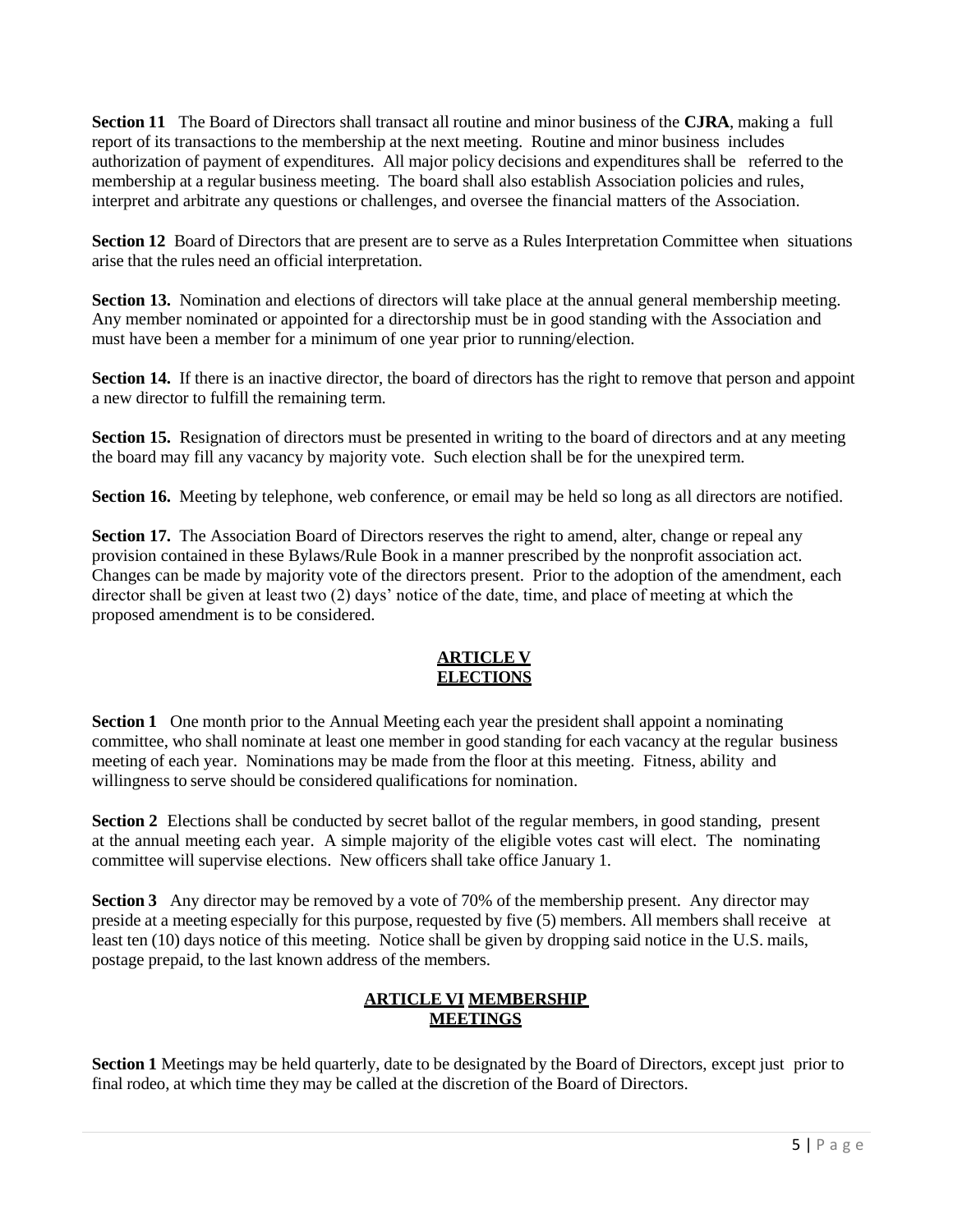**Section 2** Twenty percent (20%) of the members of the **CJRA** shall constitute a quorum, and two (2) members of the quorum must be officers.

**Section 3** Any five (5) members may petition the Board of Directors for a special meeting at any time, or the president may call a meeting at any reasonable time. All members shall be notified if possible, as to the time and purpose of the special meeting.

**Section 4** All meetings of the Association shall be conducted under general and accepted parliamentary rules of order, (Robert's Rules of Order) and under specific by- laws of the **CJRA**, except where these may become inconsistent with county, state or federal decree.

#### **ARTICLE VII DISBANDMENT**

<span id="page-5-1"></span><span id="page-5-0"></span>**Section 1** In the event the **CJRA** should disband, all assets shall be converted into cash and donated to the Children's Hospital, Seattle, Washington.

#### **ARTICLE VIII AMENDMENTS**

**Section 1** Proposed amendments to the by-laws shall be submitted in writing, noting proper Article and Section number.

#### **CAYUSE JUNIOR RODEO ASSOCIATION RULES**

#### <span id="page-5-2"></span>**RODEO PRODUCTION**

- 1. The **CJRA** provides its own rules for rodeo contestants by each rodeo committee and will insist that the rodeo management adhere to them. Any member of the **CJRA** who does not observe the above rules is liable to be fined of points or prizes or suspension or all three.
- 2. To be sanctioned by the **CJRA**, all rodeos must be approved by the **CJRA** Board of Directors.
	- 2.1. All sanction request forms and completed entry forms must be received by the **CJRA** secretary by **April 1st.**
		- 2.2. Rodeo dates must be approved so as not to conflict with one another in local communities.
		- 2.3. No rodeos will be approved if there is any deviation from the rules set forth herein in any of the events, which count for points.
		- 2.4. Date seniority must be considered on approved rodeos.
		- 2.5. All contestants must have notarized signed release from parents or guardian to participate in **CJRA** approved rodeos.
		- 2.6. All **CJRA** rodeos will be **Members Only.** Non-Members can compete in **CJRA** sanctioned rodeos by paying a \$10 non-member fee. This fee is per contestant and per rodeo. Hosting associations will be expected to collect the fee in the entries and that fee will be payable to CJRA. A member audit will be conducted by the membership secretary at the conclusion of the rodeo when results are tallied.
		- 2.7. All rodeos must follow the **CJRA** point system for awards.
			- 2.7.1 Rodeos may not charge more than \$2.00 for CJRA parent's admission to a CJRA approved rodeo.
- 3. Any rodeo found to be violating **CJRA** rules will be put on probation for one year and then if no effort is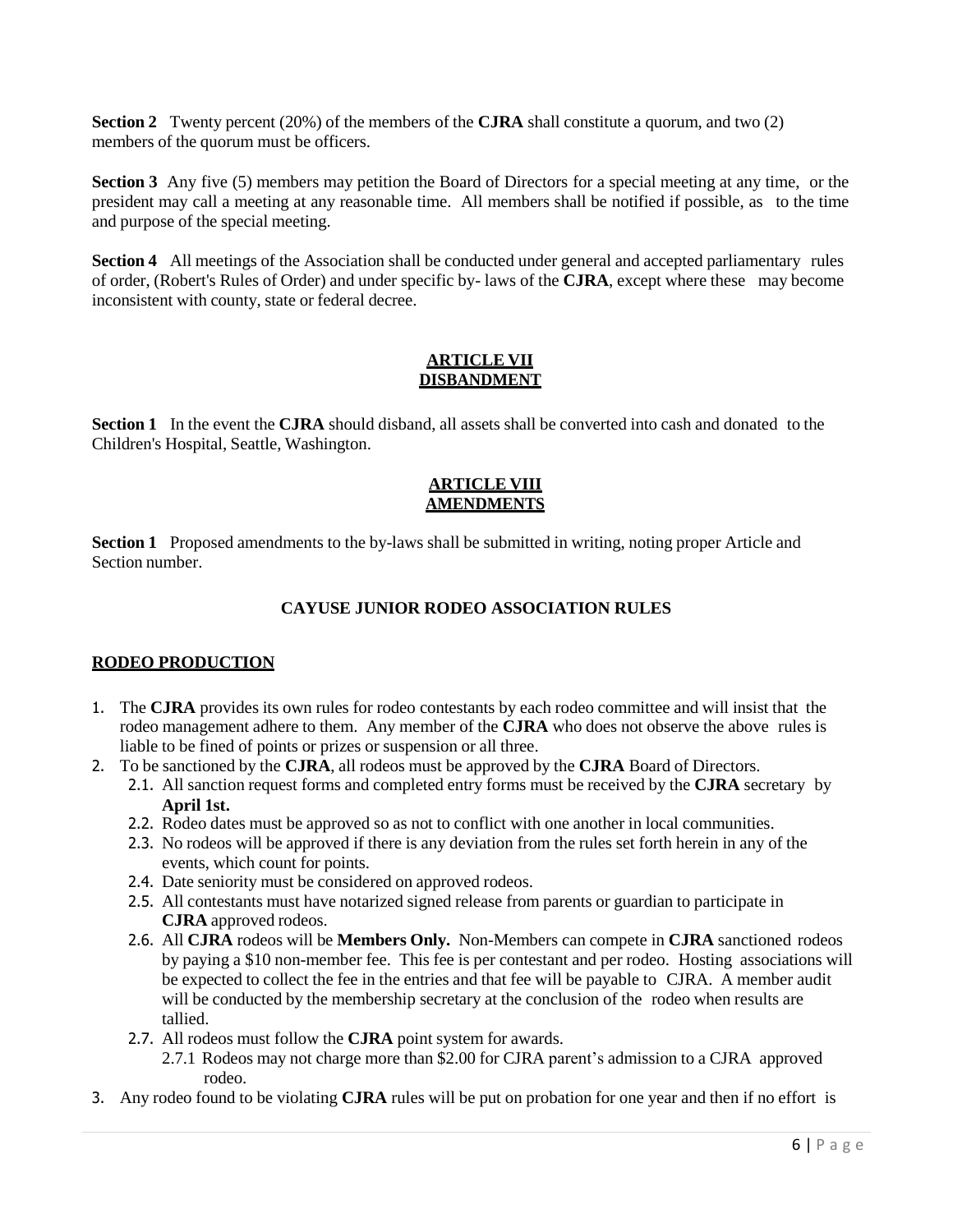made to improve they will be suspended.

- 4. The **CJRA** Board of Directors will have the power to replace anyone who is working with chutes, livestock or anywhere at **CJRA** sanctioned rodeos where they feel that person is endangering the safety of participants or livestock.
- 5. Contestant age determination.
	- 5.1. Boys and girls must compete in their own age group, except members working their last year in that age group may change to the next higher age group at beginning of rodeo season and work higher age group events all year. They may not change back to lower group or work both groups, regardless of ability, parents' permission or any other reason.
	- 5.2. Contestants may compete in an event in an older division if that event is not offered in his/her division. Contestant will be eligible for awards and jackpot money at the rodeo but points will not be carried towards the all around. Contestant is eligible for year-end awards but points will not go towards the all around.
	- 5.3. The current rodeo year is recognized as January 1 of every year through December 31 of that same year, with reference to ages.
	- 5.4. Proof of age (birth certificate, state issued ID, baptismal record) must be provided when dues are paid for the first time or with rodeo entry for non-members.
- 6. Age groups:
	- 6.1. **CowKids**: 7 & Under (no leadline)
	- 6.2. **Pee Wee**: 8 to 11 years old
	- 6.3. **Junior**: 12-14 years old
	- 6.4. **Senior**: 15-18 years old
	- 6.5. The age of every contestant is determined as of his/her age on January 1 of current rodeo year. Those 12 years of age on January 1 will compete as juniors throughout the entire year. If contestant is 14 years of age on January 1 of the current rodeo year he/she may compete as senior, or if contestant is 11 years of age on January 1 of the current rodeo year he/she may compete as junior, through the entire year. Those 18 years of age on January 1 of current rodeo year will compete as seniors throughout the entire year. If 19 on or before January 1 of the current rodeo year, they are ineligible.
- 7. No contestant shall be forced to compete in an event against his/her will. Adult harassment to compete will be reviewed and acted on by the CJRA Board of Directors.
- 8. Any member may, at the discretion of the CJRA Board of Directors, lose points, be fined, or be suspended from the association for any of the following offenses.
	- 8.1. Bad checks When the **CJRA** Secretary is notified by a sanctioned rodeo secretary of a contestant paying entry fees with a non-sufficient funds check that contestant will be placed on a **CASH ONLY LIST** that will be supplied to each sanctioned rodeo secretary. There will be a \$25.00 fine and it will be the party's responsibility to pay any charges incurred by a rodeo for NSF checks. The fine, all charges and the original amount of the check must be made good before a contestant may compete at a **CJRA** rodeo. The **CJRA** will not be responsible for bad checks written by its members or for collection of bad checks.
	- 8.2. Non-payment of entry fees. There shall be a fine of \$25.00 for entering and failing to appear and pay entry fees and suspension from participating in any rodeos until this fine is paid.
	- 8.3. Attempting to trade stock or entry fees.
	- 8.4. Fighting in the arena.
	- 8.5. Parents being in arena or behind chutes without approval of the management.
	- 8.6. Attempting to fix, threaten, bribe, influence, harass or coerce the judges at any time between opening and closing date of a rodeo, in or out of the arena. Violators of this rule shall be reported to the **CJRA** Board of Directors by the judge or judges involved.
	- 8.7. Contestants, parents, or guardians conduct, or speech of any kind, detrimental to the best interest of the **CJRA** or the sport of rodeo.
	- 8.8. Failure to abide by or disobedience of Articles, By-Laws and Rules of this Association.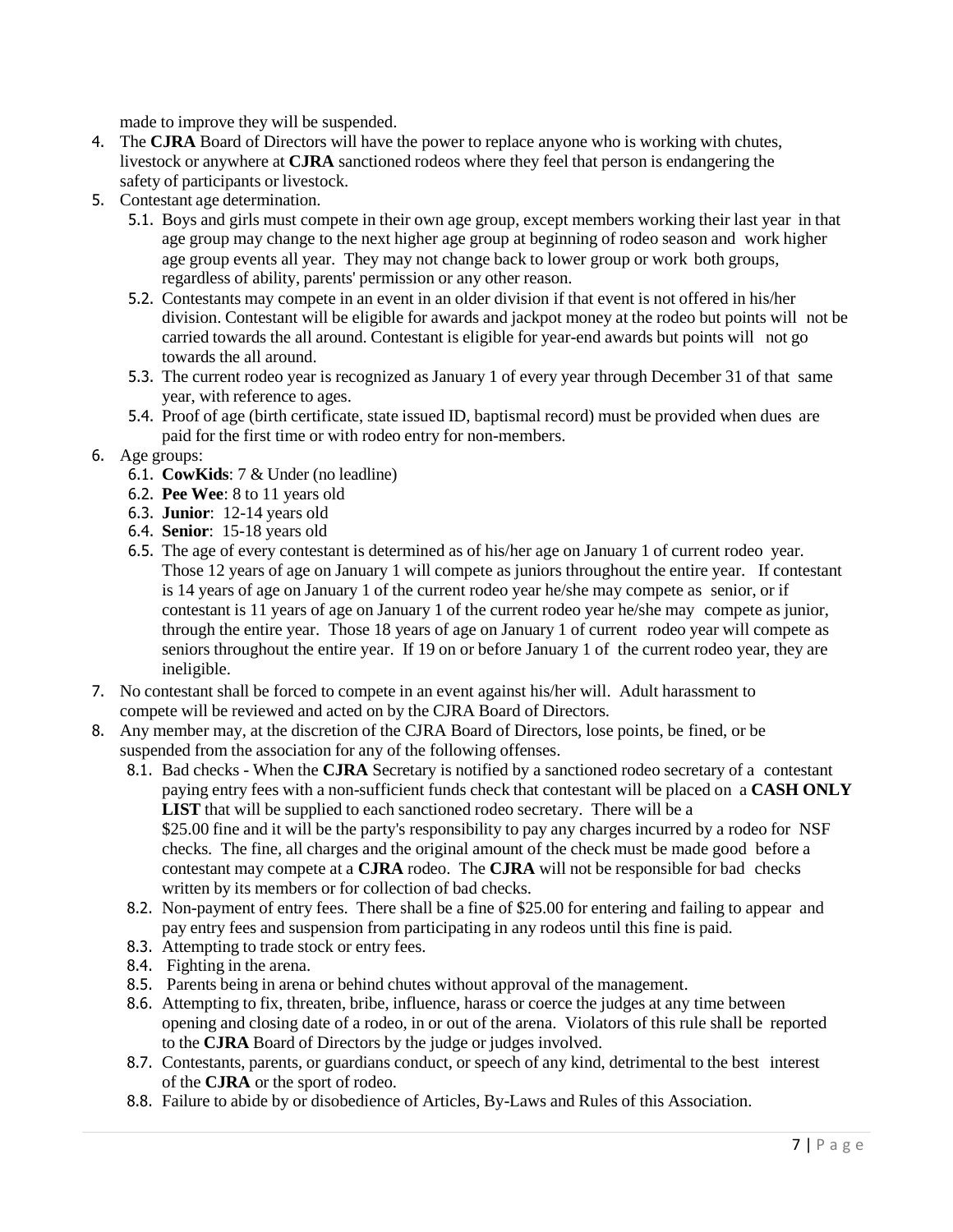- 9. The rodeo management assumes no responsibility or liability for injury or damage to the personal property, or stock of any owner, contestant or assistant. Each participant, by act of his entry and signature of parents or guardian allowing him or her to contest in **CJRA** rodeos, waives all claims against the rodeo management or his/her injuries or any damage, which his/her property may sustain.
- 10. The **CJRA** has no set scale for salaries of judges, timers, arena secretary, contest Performers, announcers, labor, etc. The **CJRA** expects the rodeos to pay fair salaries in keeping with the size of the rodeo for these positions.
- 11. The management of each **CJRA** approved rodeo shall be required to provide an ambulance/or designated vehicle and adequate first-aid facilities.
- 12. All rodeos are required to use watches in tenths or hundredths of a second. There shall be two (2) timers for all timed events. Only one for riding events.
- 13. Any rodeo with ground rules contradictory to or in addition to **CJRA** rules must have said rules approved by the **CJRA** Board of Directors.
- 14. All rodeos must have-not less than three events that count for points for each division.
- 15. If less than three contestants are entered in any event, the committee can cancel the event and return the entry fee for the event. If event is cancelled contestants must be notified at least one day prior to the first performance. No rodeo shall be responsible for the returning of a contestant's entry fee except for cancellation of events.
- 16. If numbers are furnished by the management, contestants must wear them on the back of their shirts so as to be visible to the judges and spectators. The penalty for not wearing provided numbers will be \$5.00.
- 17. All contestants at a **CJRA** rodeo must dress **"western"** while in the arena, including "slack". This means **long-sleeved shirts,** hats and boots. Boots only, no sneaker type boots or shoes will be allowed. Shirts with wrist length sleeves, cuffs and a collar, must be worn. Shirtsleeves must be rolled down. The only exception of this rule will be in bareback and bull riding; a rider may roll up sleeve two rolls, not to exceed the elbow on riding arm only, when competing. If a hat falls off and hits the ground during barrel or pole events, a \$10 fine will be assessed per event. Any contestant found to be knocking hat off prior to crossing start line will receive a NO TIME. Cowkids are excluded.
- 1. All contestants, who have horses at **CJRA** rodeos, should ride in parade or grand entry if the rodeo management desires them to do so. Riders must dress western to ride in grand entry.
- 2. No person shall be allowed in the arena during a rodeo performance unless he has signed a waiver releasing the management and producers from liability. The association will urge the contestants to stay out of the arena when they are not scheduled to compete. **The arena director should enforce this rule.**
- 3. Request for withdrawal or turn out from any contest or event prior to 5 days before the rodeo will receive a complete refund. Withdrawing or turning out less than 5 days prior to the rodeo will be subject to \$20 per contestant per rodeo turnout fee, unless accompanied by a veterinarian or doctor's notice.
- 4. The rodeo management reserves the right to refuse the entry of any contestant who has violated the general rules, who has been dishonest in competition or who has proven undesirable in the recognized rodeo events.
- 5. Rodeo Livestock
	- 5.1. It is recommended that in the rough stock events that stock contractors provide at least one animal per contestant per performance. Exceptions will be reviewed and acted on by the rules interpretation committee.
	- 5.2. It is recommended that timed event cattle be run no more than three times during a performance. Exception will be reviewed and acted on by the rules interpretation committee.
	- 5.3. Any stock declared by the rules interpretation committee or the judges as unsatisfactory must be replaced.
	- 5.4. All bucking horses must be flanked. Flanking of bulls, cows, or calves is up to the management, if one animal is flanked in that group event, all must be flanked.
	- 5.5. At the judges' or any CJRA board member's decision, any mistreatment of livestock by contestants, stock contractors or rodeo personnel shall be subject to disqualification.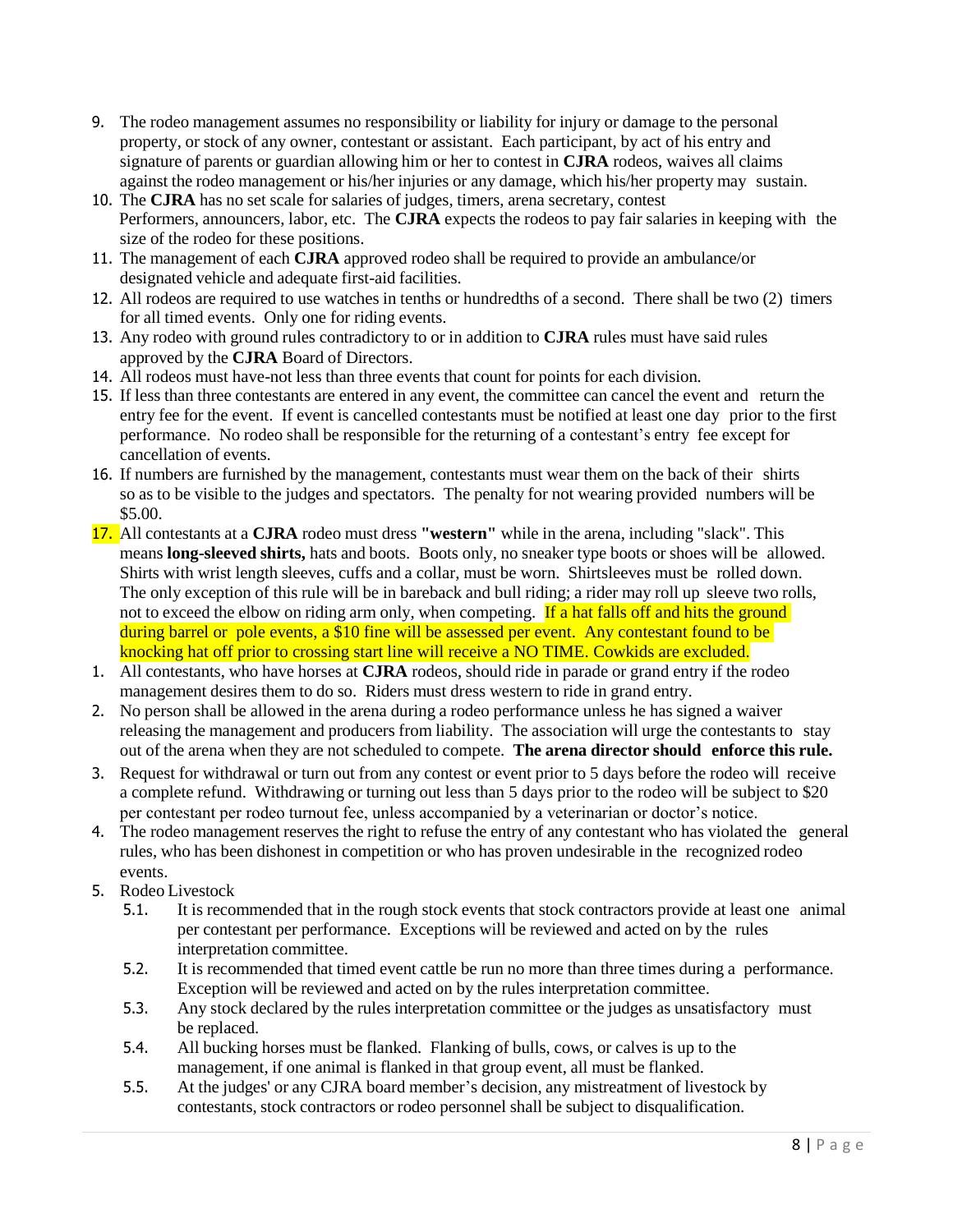- 5.6. No contestants may compete on the same head of stock twice at any one rodeo in the same event. Exceptions will be reviewed and acted on by the rulesinterpretation committee.
- 5.7. The same group of animals used for each event shall be used for that event for the entire rodeo.
- 5.8. Each rodeo committee shall provide experienced, qualified judges, secretary. timers, flaggers, announcers, clowns and rough stock pick-up personnel.
- 5.9. Only chute dogging steers and goats will be drawn. All other timed events will be chute run.
- 5.10. If a situation is not addressed in the rulebook, the directors that are present are to make a determination.
- 22.11. The judge's rule is final. The judge may not be approached at any time during an event. Contestants and parents with questions pertaining to the judge's ruling will need to seek the CJRA event director for that event immediately following that event.

#### <span id="page-8-0"></span>**RODEO SECRETARY AND RODEO OFFICE**

- 1. Any person who intends to act as rodeo secretary must notify the association of their intention so that they can be sent the association secretarial information.
- 2. With Board approval the rodeo secretary may receive limited compensation for duties (amount set by Board) and the person holding the position could be a current Board member.
- 3. All entry fees must be paid in advance.
- 4. All positions must be drawn for each event separately.
- 5. If a contestant is injured at a rodeo, he may be held back at same rodeo until later in the go-round with consent of both judges and the stock contractor.
- 6. No contestant will ride two head in the same event during a performance, except for re-rides.
- 7. Each contestant that enters a **CJRA** rodeo shall be required to pay a **\$10.00 CJRA fee** at each rodeo that the secretary will forward \$5 of this fee on to the **CJRA**. The remaining \$5.00 may be kept for the committee or donated to CJRA for yearend awards.
- 8. Markings must be totaled by the judges and checked by the rodeo secretary.
- 9. Rodeo secretary shall make exact copies of each judge's book and post the copies on the bulletin board at the end of each performance.
- 10. Contestant is privileged to see the records of all contestants in any event, in which he takes part at the end of each go-round, at a reasonable time, so the rodeo secretary and/or a judge may be present.
- 11. Rodeos wishing to apply for **CJRA** approval must mail a completed entry form to the **CJRA** secretary prior to April 1st, which will be mailed out along with all other entry forms as a packet when the member pays their dues. The CJRA **Secretary** will mail a list of all members in good standing to the respective secretaries 14 days prior to the first performance date.
- 12. Rodeo entry forms should follow **CJRA** format.
- 13. An annual notarized release must be signed prior to competing at a **CJRA** rodeo.

#### <span id="page-8-1"></span>**POINT SYSTEM**

1. CJRA points will be awarded to ten (10) CJRA members. Using the following scale:

| 1 <sup>st</sup> | 10 points | 6 <sup>th</sup>          | 5 points |
|-----------------|-----------|--------------------------|----------|
| 2 <sup>nd</sup> | 9 points  | 7 <sup>th</sup>          | 4 points |
| $3^{\text{rd}}$ | 8 points  | $\mathbf{Q}^{\text{th}}$ | 3 points |
| 4 <sup>th</sup> | 7 points  | $\mathbf{Q}^{\text{th}}$ | 2 points |
| $5^{\text{th}}$ | 6 points  | $10^{th}$                | 1 point  |

2. Points to start counting once the CJRA Membership/Points Secretary has received the membership form and dues. For membership points to count for that rodeo, membership must be received at time entry forms are due.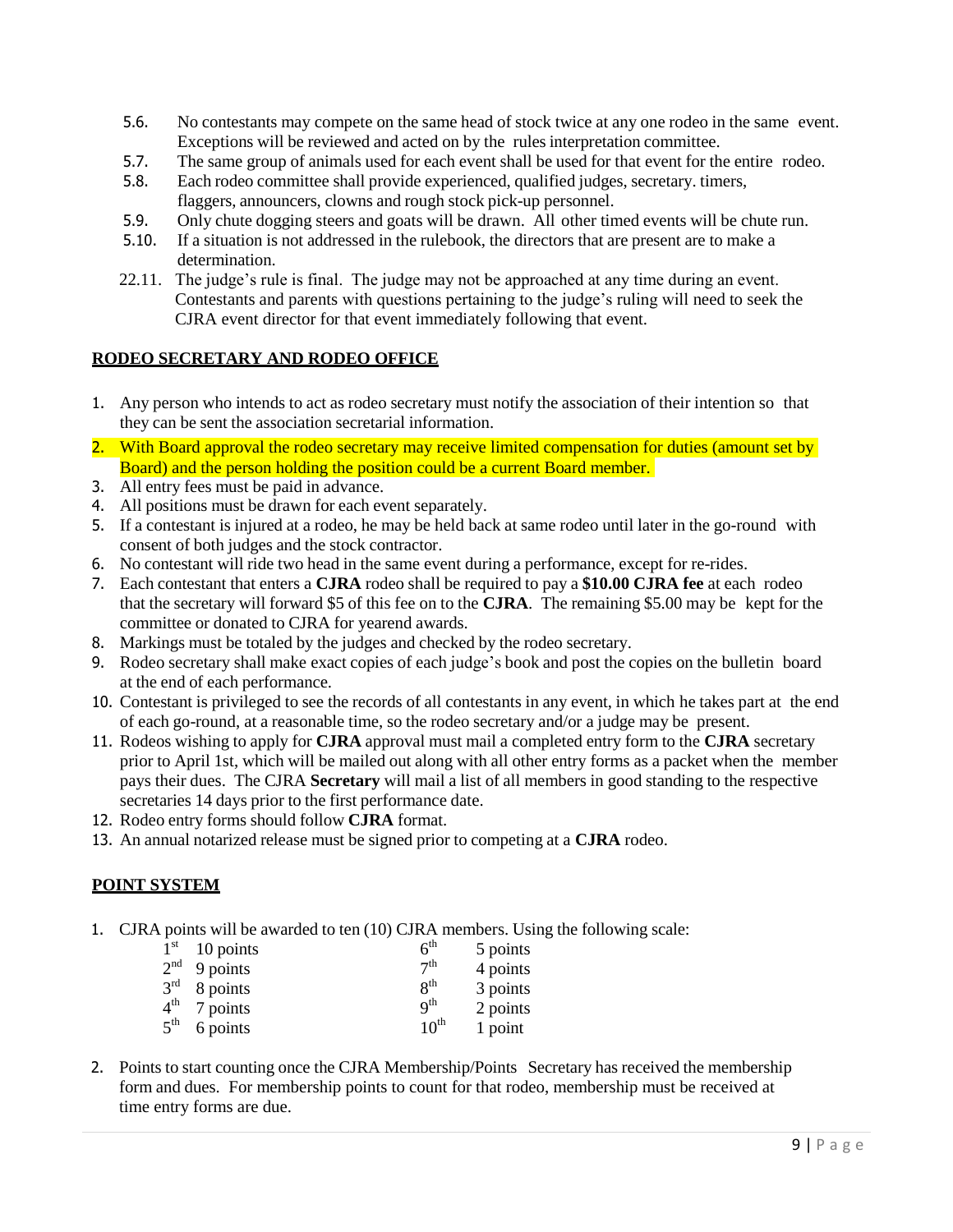- 3. Ties (Qualified timers and judges will eliminate many ties). Points and jackpot will be split between the tying positions. The CJRA Board of Directors will determine method of splitting prizes.
- 4. It will be at the discretion of the board of directors to decide the number of rodeos which will be counted toward year end awards. This will be voted on at time rodeo dates are set.

#### <span id="page-9-0"></span>**EVENTS**

1. Sanctioned rodeos will offer all six (6) divisions. Boys will compete separate from girls for jackpot pay-outs, awards, and points except in cow kid's division. The following will be CJRA recognized events:

#### **Senior Boys 15-18 Senior Girls 15-18**

 Cow/Steer Riding Cow Riding Calf Roping Breakaway Ribbon Roping Goat Tying Chute Dogging Barrel Racing

Team Roping Pole Bending Ribbon Roping Team Roping

Cow or Steer riding Breakaway Roping Breakaway Roping Barrel racing Chute Dogging Pole Bending Ribbon Roping Ribbon Roping Team Roping Team Roping

#### **Pee Wee Boys 8-11 Pee Wee Girls 8-11**

Barrel Racing Barrel Racing Pole Bending Pole Bending Goat Tying Goat Tying Breakaway Roping Breakaway Roping

#### **Junior Boys 12-14 Junior Girls 12-14**

Cow riding Calf tying Goat tying Goat tying

Steer Riding Calf Riding Team Roping Team Roping

#### **CowKids Ages 7 & under (No leadline)**

 Calf Riding California Stake Race Barrel Racing Goat Tail Untying Dummy Roping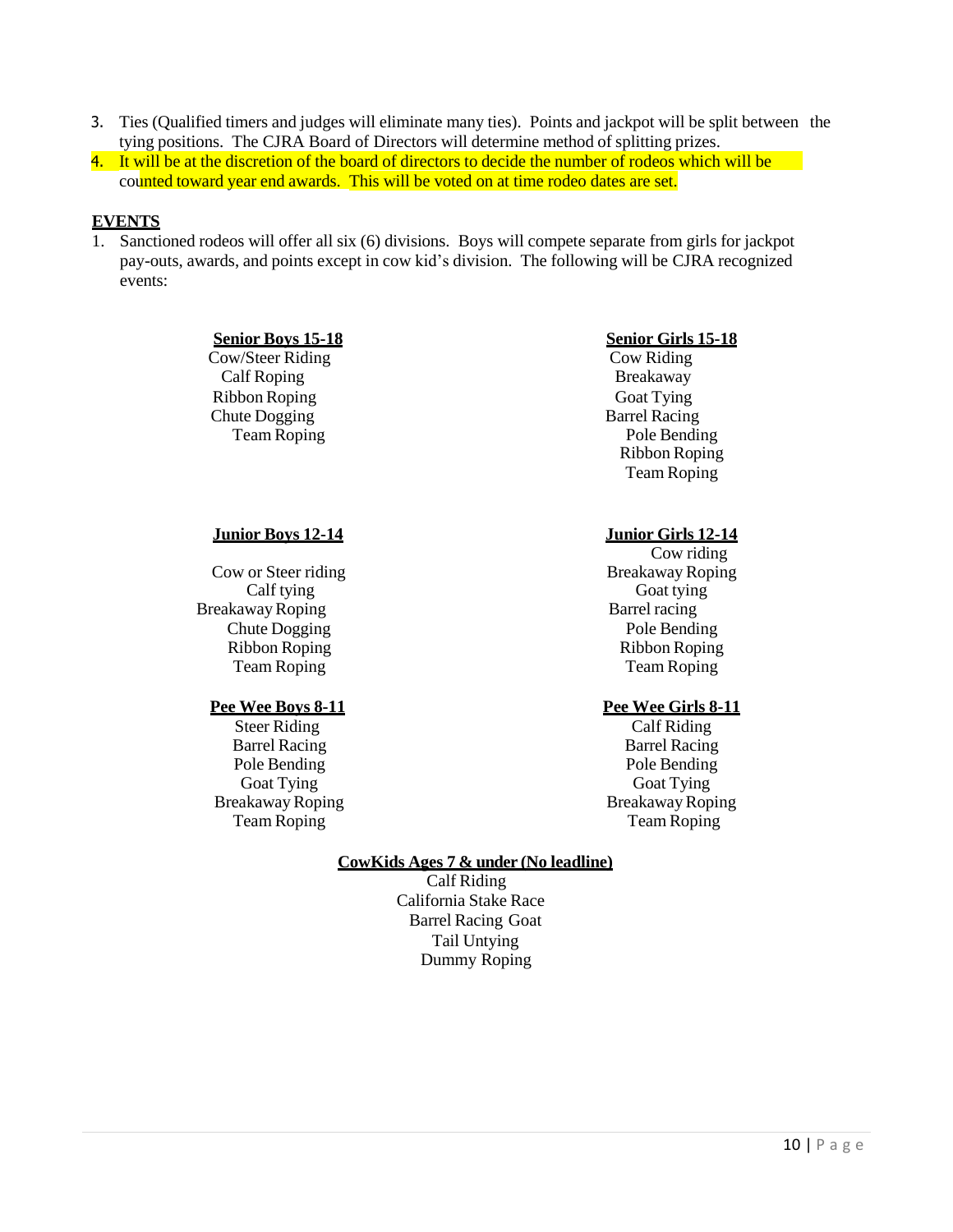#### <span id="page-10-0"></span>**JACKPOT PAY-OFF**

| #of Contestants | <b>Places</b> | <b>Split</b>               |
|-----------------|---------------|----------------------------|
| $1 - 4$         |               | 100\%                      |
| $5-9$           |               | 60%, 40%                   |
| $10-14$         | 3             | 50%, 30%, 20%              |
| $15 - 25$       |               | 40\%, 30\%, 20\%, 10\%     |
| $26-30$         |               | 34%, 27%, 20%, 13%, 6%     |
| 31 or more      |               | 29%, 24%, 19%, 14%, 9%, 5% |

- 1. All Around Awards: High point awards given at all sanctioned rodeos will include Pee Wee Boys, PeeWee Girls, Junior Boys, Junior Girls, Senior Boys and Senior Girls. Cowkids will be eligible for a separate All Around high point award.
- 2. Payoff checks will be mailed to contestants within 1 week of the conclusion of the rodeo.
- 3. In the event there is no qualified ride or run the \$5.00 jackpot money will be returned to the rodeo committee.

#### **ENTRY FEES**

Entry fees will be set by the **CJRA** Board of Directors for all association rodeos. These will be set in direct correlation to the expenses of the rodeo for the duration of the rodeo season.

The breakdown of entry fee will be as follows:

55% Stock Charge

10% Hosting Association Expenses &

Awards 35% Jackpot

Other associations are responsible for setting their own entry fees, but must follow the breakdown listed above if sanctioned by **CJRA**.

#### <span id="page-10-1"></span>**JUDGES AND JUDGING**

- 1. **The judgment decisions of the judges, flagmen and timers who have been approved by the CJRA Board of Directors, shall be final.**
- 2. Rules interpretation decisions will be determined by the CJRA Board of Directors on hand.
- 3. All contestants and judges are required to read all the rules carefully, particularly those relating to the contests or events in which they enter. **Failure to understand rules will not be accepted as an excuse.**
- 4. Each rodeo shall provide experienced qualified judges.
- 5. Judging and flagging positions/locations will be as described in the NHSRA, NIRA, or PRCA rulebook and as diagramed:

5.1.Riding events: on both sides of contestant, 15-20 feet out into arena.

5.2.Chute dogging line flagger: at end of gate on latch side.

5.3.Chute dogging field flagger: beyond score line, behind left shoulder of the dogger.

5.4.Calf roping field flagger: 3/4 down arena on left of calf roper, next to fence.

- 6. Break-away field flagger: 3/4 down arena on right (left for left-handed roper) of breakaway roper, next to fence.
- 7. Roping events barrier judge: on score line, on the side of the chute roper is coming from.
- 8. Goat/calf tying field flagger: behind goat/calf, slightly to the left of tier. After the line flag has been dropped, the field flagger must move into position to clearly observe the tie.
- 9. Starting line flagger: on line, opposite timers.
- 10. Ribbon roping field flagger: next to fence, behind circle.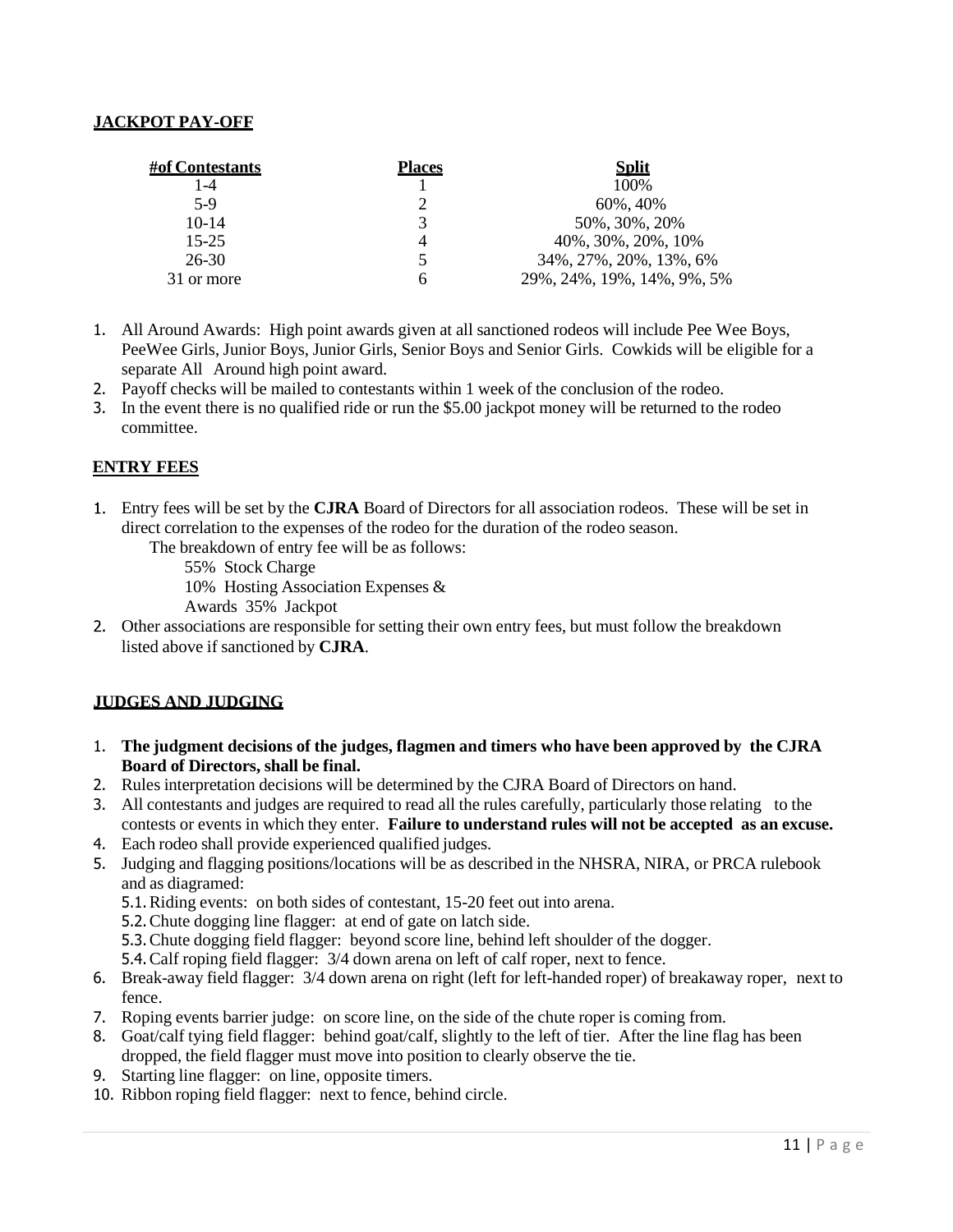<span id="page-11-0"></span>11. Team roping field flagger: left of header, follow behind team.

#### *\*Rough Stock Events*

1. Rider and animal to be marked separately. Mark the ride and the animal from (1) to (25) and use the full spread.

#### <span id="page-11-1"></span>*\*Re-rides*

- 1. Stock for re-ride will be designated before go-round stock and posted.
- 2. Re-rides will be given at the discretion of a judge. Reasons for possible re-rides are as follows: "if an animal stops, fouls rider, stock contractor's equipment fails, or performance of animal is inferior. Contestant may take same animal back, providing stock contractor is willing; or contestant may demand a re-ride animal be drawn. If contestant takes same animal back, he must take that marking. The only exception will be if contestant is fouled or there is an equipment failure.
- 3. If re-ride is given, judge shall inform contestant of his marking and an option of a re-ride. **Contestant may refuse re-ride and take marking.** Contestant must notify judge immediately of his decision to accept or reject the option.
- 4. If, in the opinion of the judge, a rider makes two honest efforts to get out on a chute-fighting animal and is unable to do so, he may have a re-ride drawn for him.
- 5. No re-ride will be given if a contestant's own equipment breaks.
- 6. After drawn re-rides are used up, all stock out that go-round, except featured animals already doubled back, will be put in the hat in addition as re-ride for that go-round drawn.
- 7. When a final head is to be ridden in riding events, at least two head of stock will be available for re- rides to be drawn for in case one falls.

#### <span id="page-11-2"></span>*\*Barriers*

- 1. If a barrier is used it shall be automatic.
- 2. A ten second penalty will be added for breaking or beating the barrier.
- 3. Barrier equipment must be inspected by the judges before each timed event. If equipment is faulty, it must be replaced.
- 4. Barrier flag will be centered on barrier rope.
- 5. Should barrier break at any point, other than designated breaking point, decision is up to barrier judge. If contestant obviously beats barrier, but the staples are pulled or barrier rope is broken and string unbroken, barrier judge may assess a 10 second fine. Otherwise this will not be considered a broken barrier.
- 6. Once score line has been set in timed events, it will not be changed at that rodeo, nor can length of box be changed.
- 7. Animal to be flagged when nose crosses score line in front of barrier judge.
- 8. Barrier judge shall be sure that nobody can stand close enough to barrier or barrier equipment to tamper with them.
- 9. If neck rope does not work but time is recorded, contestant or team will get time, but there will be no penalty for broken barrier. Unless obviously beaten by contestant. Stock will not be brought back if stock is missed.
- 10. If, in the opinion of the judge, contestant is fouled by barrier, he/she must "pull up" to qualify for another run.
- 11. Barrier judge or designee shall check breakaway ropes for secureness of tie to horn.
- 12. A 10-foot tape must be on hand for the barrier judge.
- 13. Height of barrier in timed events shall be from 32-36 inches, measured at the center of the box.
- 14. Barrier judge is responsible for changing barrier string whenever it may have been weakened, or on request of next contestant.
- 15. In order for time to be considered official, barrier flag must operate.
- 16. Cattle neck ropes must be tied with string. No metal snaps or hardware shall be used on cattle neck ropes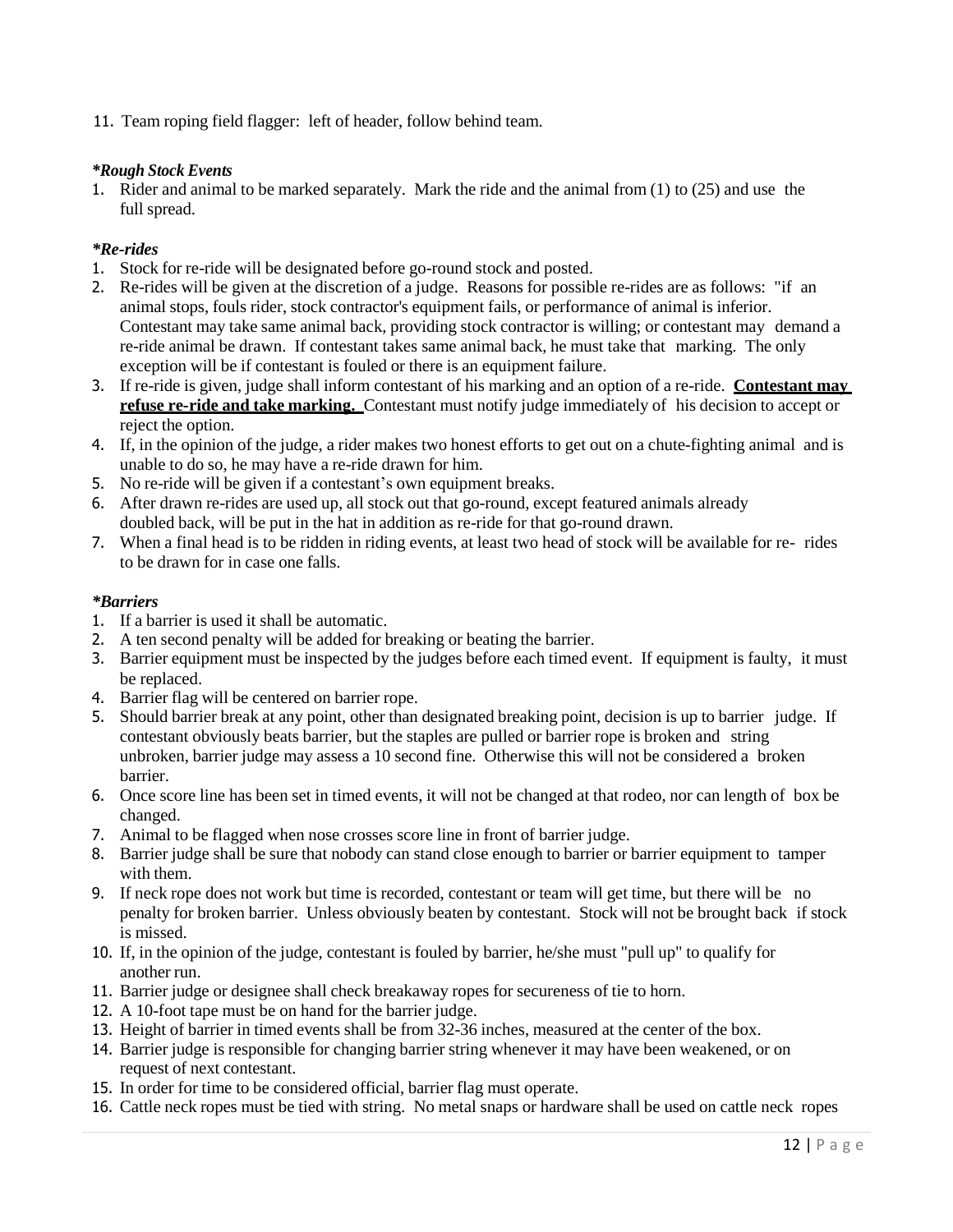in the timed events. Adjustable slide shall be used on all cattle neck ropes for cattle used in timed events.

- 17. Anytime animals are re-penned, several head of animals will be brought back together.
- 18. If a barrier is not used the horse must be in the back third of the roping box before contestant calls for cattle or a 10 second penalty will be assessed.

#### <span id="page-12-0"></span>*\*Field Flagger*

- 1. In any timed event, if any animal escapes from the arena, flag will be dropped and watches stopped. Contestants will get animal back with lap and tap start with remaining loops, and time already spent will be added to time used in qualifying. If time is not recorded a rerun will be awarded.
- 2. If roper has control of rope when animal escapes arena, roper will get animal lap and tap with rope on it in chute.
- 3. A field flag judge must ask contestants if they want a second loop. Once a contestant has been flagged out, he will receive no time.
- 4. In case the field flag judge flags out a roper that still legally has one or more loops coming, the judge may give the same animal back lap and tap, plus time already lapsed and any barrier penalty.
- 5. If the judge sees he has made an error in flagging, he must declare a re-run a complete and clean rerun before he is used by another contestant. A third official will be used to help determine legal catches or any infractions of the rules. This official need not be mounted. Flag judge will make final decision.
- 6. In the calf roping and breakaway roping a second loop must be carried to be used. No loops are to be rebuilt. If second loop falls from saddle before use it cannot be rebuilt.

#### <span id="page-12-1"></span>**ROUGH STOCK EVENTS**

- 1. Rider and animal to be marked separately. Mark the ride according to how much rider spurs the animal. Mark the ride from (1) to (25) and use the full spread. The animal is to be marked from (1) to (25) and use the full spread.
- 2. Contestants will be disqualified for being bucked off, illegal hand hold, too sharp of rowels, touching anything with free hand, placing spurs or chaps under the steer/cow/bull rope when the rope is being tightened, unapproved substance on equipment or **not being ready when called.**
- 3. Time begins when animal crosses the plane of the chute.
- 4. Stock contractors will have the right to have judges pass on whether equipment is objectionable. Judges are to inspect all equipment.
- 5. Contestants will have the right to call judges to pass on whether or not animal is properly flanked and equipment is properly set.
- 6. There is no electric eye/horn fee.
- 7. Mouth guards and protective vests are mandatory in **all rough stock events.**

#### <span id="page-12-2"></span>**\*Junior Boys Steer/Cow Riding \*Junior and Senior Girls Cow Riding \*Pee Wee Boy's Steer Riding PeeWee Girls and Cowkids Calf Riding**

- 1. 6 second time limit.
- 2. Head fighting animals or those with bad horns cannot be used in competition.
- 3. Riding will be done one hand or both hands for girls, PeeWee boys and cowkids.
- 4. Riding will be done one hand only for junior boys.
- 5. A loose rope, with or without a handhold will be used. No knots, hitches or double wrap-around hand permitted.
- 6. Ropes must have bell. No bell no marking.
- 7. Ropes with knots, wires, or other devices used for the purpose of placing spurs therein will be considered "illegal equipment".
- 8. Only dry resin may be used on bull/steer/cow/calf riding equipment.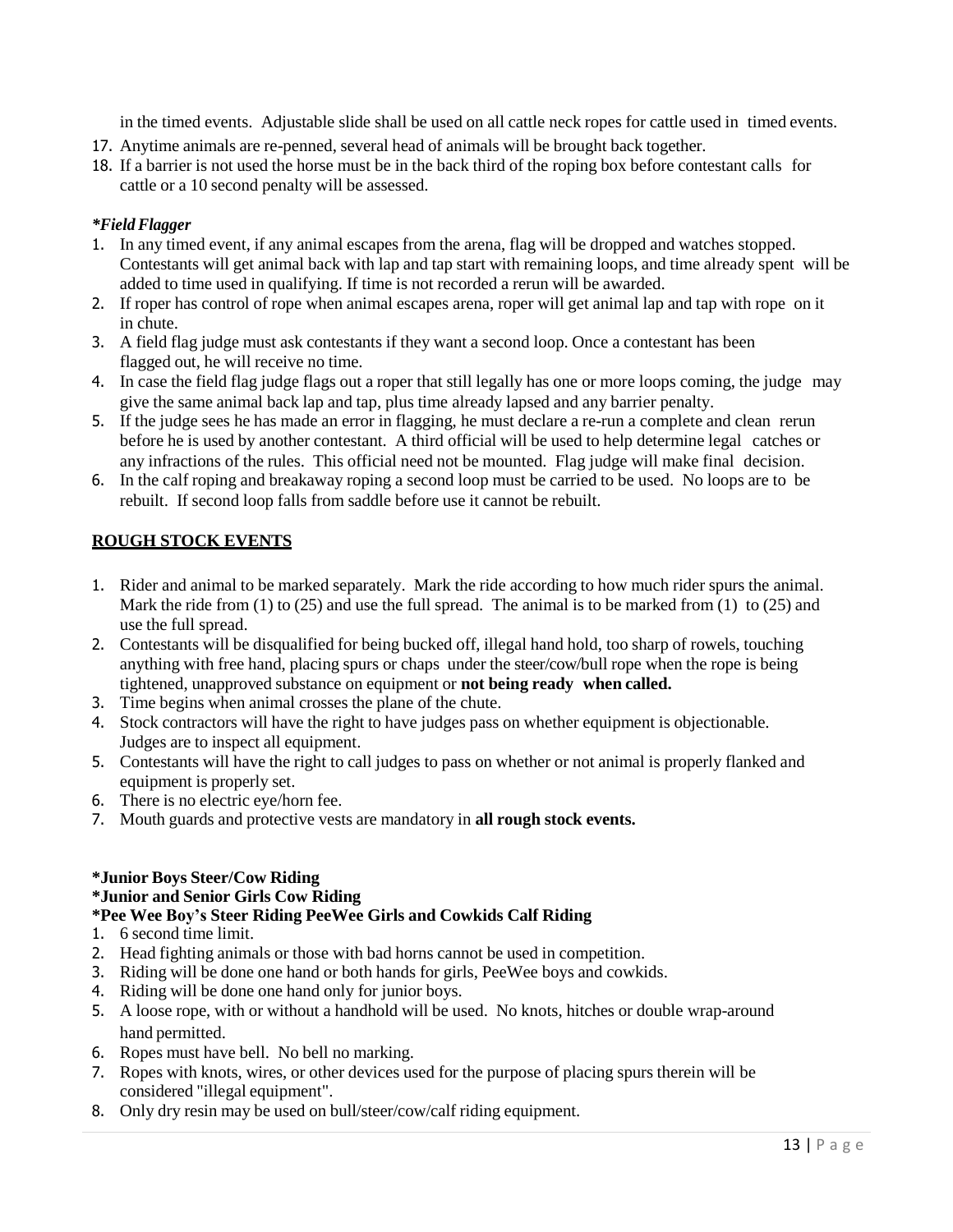- 9. Each contestant shall furnish own equipment
- 10. If one animal in event is flanked all will be flanked
- 11. Chutes will be drawn for calf, cow, and steer riding, after the animals are loaded.

#### **\*Sr. Boys Cow Riding**

#### **(8 sec. time limit)**

- 1. Riding is to be done with one hand and loose rope, with or without handhold; no knots or hitches to prevent rope from falling off animal when rider leaves him.
- 2. Rope must have bell; no bell, no marking.
- 3. If a flank comes off during a ride, a score or re-ride will be awarded, at the option of the r i d  $e$  r on the same bull provided the rider has qualified until the time the flank strap came off.
- 4. If rider makes qualified ride with any part of the rope in riding hand, he is to be marked.
- 5. Bell must be under belly of cow.
- 6. No more than two helpers may be on the chute to pull contestant's rope.
- 7. Hooks, rings, or posts shall not be used on bull rope.
- 8. Head fighting bulls having bad horns must be dehorned or kept out of draw.
- 9. No bull may be put in the draw until his horns have been cut back a reasonable distance.

#### <span id="page-13-0"></span>**TIMED EVENTS**

- 1. A dropped rope is a disqualification.
- 2. 60 second time limit in all timed events except for goat, breakaway and calf stake tying, which will be a 30 second time limit.
- 3. Timed event animal belongs to roper when he/she calls for animal, regardless of what happens, with one exception; if the animal gets out of the arena, flag will be dropped and the roper gets the animal back lap and tap with the time added which was taken when the animal left the arena.
- 4. All changes in lists of roping order to split horses, etc. must be made before any stock for that event is loaded in chute. After stock is loaded ropers must rope in order listed.
- 5. Broken rope or dropped rope will be considered no time.
- 6. No foul catches can be removed by hand.
- 7. There shall be two or more timers, a field flag judge, and a barrier judge. Time to be taken between two flags.
- 8. Arena conditions will determine score, length of score to be set by arena director and timed event spokesman.
- 9. Animals used for each event should be inspected and objectionable ones eliminated.
- 10. Cattle may be pushed out by contestant's assistant provided they are ready, if not, arena director will have worker to push cattle.

#### <span id="page-13-1"></span>**\*Breakaway Roping**

#### **(30 second time limit)**

- 1. Two loops will be allowed if two ropes are carried.
- 2. Ropes must be securely tied to the horn with string provided by CJRA.
- 3. The second rope must remain tied until used and must not be broken away from the saddle horn.
- 4. No loops are to be rebuilt.
- 5. If rope happens to dally around the horn, the contestant may ride forward, UN-dally the rope and then stop the horse to make the rope break away. However if contestant breaks the rope away from the horn by hand he/she will receive a no time.
- 6. Rope must be tied to the horn and may not be run through bridle, tie down, neck rope or any other device.
- 7. A bright colored flag must be attached to the rope at the saddle horn.(white is required by NHSRA)
- 8. The catch-as-catch-can rule shall apply after the loop has passed over the nose, behind the calf's ears and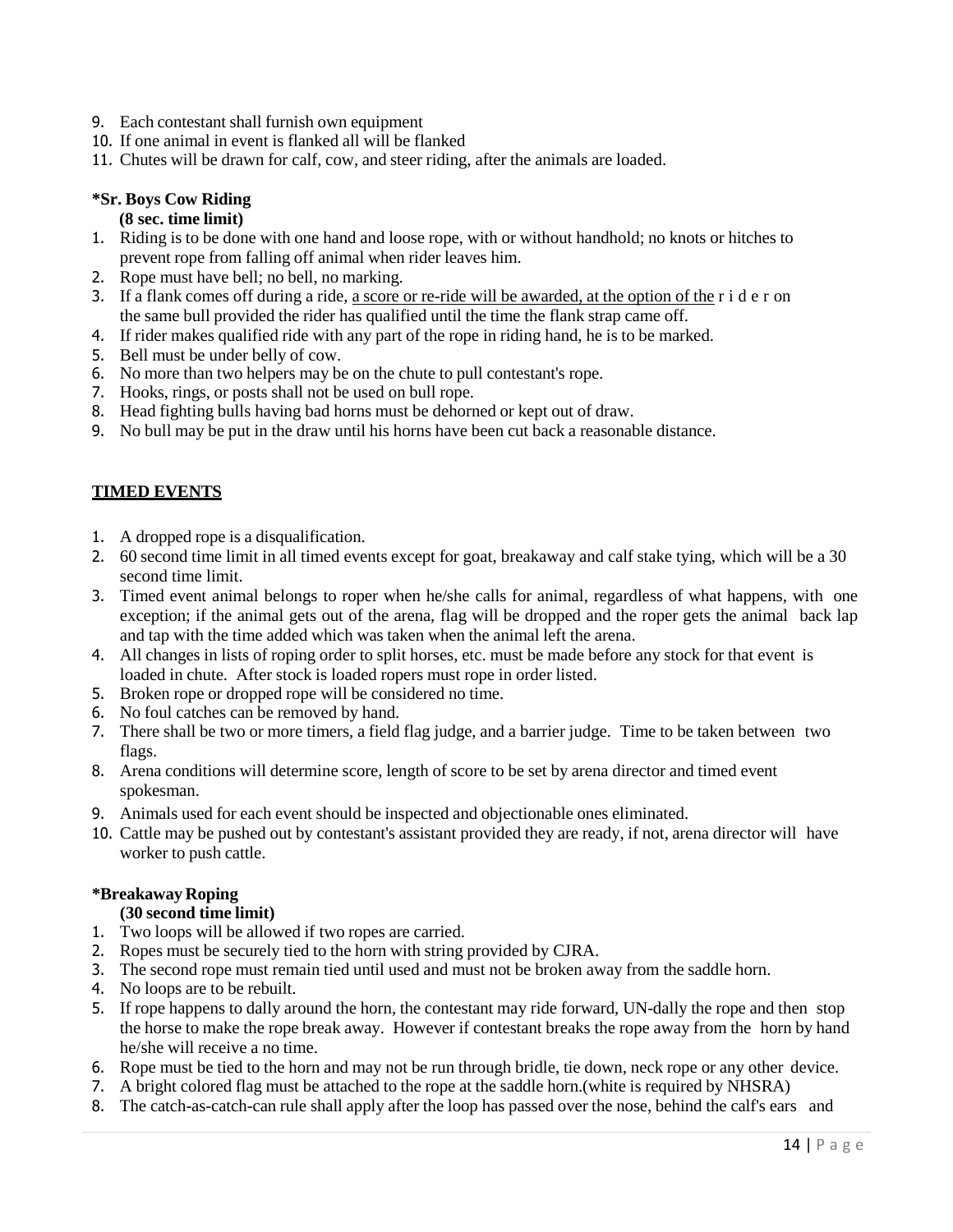pulls tight to break string on any part of calf's body behind the ears. IF cattle with horns are used; any cattle that have two inch or greater horns, the 3 legal head catches will apply. Prior to the event, the arena judge will inspect the cattle and advise contestants on legal catches for that rodeo.

- 9. Rope must be released from contestant's hand to be a legal catch.
- 10. Breakaway cattle have a maximum weight of 500lbs.

#### **\*Pee Wee Boys,**

## **\*Senior, Junior and Pee Wee Girls**

## **\*Goat Tying**

**(30 sec. time limit)**

- 1. At least a 15-yard starting line.
- 2. Starting line will be 100 feet from stake. There must be a minimum of 50 feet between stakes and stakes must be 25 feet off the arena fence or wall. Three consecutive runs are to be made on the same goat before switching to the next goat.
- 3. The animal must be tied to a stake with a rope ten feet in length.
- 4. Stake must be completely under the ground so that no part of it is visible or above the ground.
- 5. The contestant must be mounted and must ride from the starting line to the animal, dismounts from his/her horse and throw the animal by hand.
- 6. If animal is down when contestant reaches it, animal must be stood on at least three feet, (goat must be elevated by contestant so that at least 3 legs must be dangling straight underneath animal) and animal must be re-thrown.
- 7. Contestant must cross and tie any three legs together. Senior, Junior and Pee Wee Girls will use a leather thong or goat string for goats. Pee Wee boys will use a pigging string for goats and will tie as they would in tie down roping. Once tie is complete contestants will stand clear of the animal.
- 8. Legs must remain crossed and secure for 6 seconds after completion of tie.
- 9. To qualify as a legal tie, there will be one or more wraps, and a half hitch, hooey or knot.
- 10. Timing will start when the contestant crosses the starting line and will stop when the contestant signals the completion of the tie.
- 11. If the contestant's horse crosses over the rope or goat, or if the contestant's horse comes in contact with the goat or rope prior to the contestant signaling for time, a ten (10) second penalty will be assessed.
- 12. If the animal should break away or become injured because of the fault of the horse, he/she will receive no time.
- 13. If the animal should break away, it will be left to the judge's discretion whether he/she will get a re- run.
- 14. The contestant will be flagged a no time for touching the goat or string after giving the finish signal.
- 15. Appropriate goats will be used for the different age divisions.
- 16. Arena help will not catch the contestant's horse, within 50 feet of the goat/calf stake, until the flag has dropped signaling the completion of the tie.
- 17. Goat/calf holders will release the goat/calf when the start flag drops, and then proceed quickly to a position behind the tie flagger.
- 18. Goats will be tied the same number of times regardless of draw outs.
- 19. The order of the goats for each rodeo will be drawn. There will be a three-consecutive-run per goat rotation to carry over from performance to performance, slack included.

#### **Jr. Boys Calf Tying**

#### **(30 sec. time limit)**

1. The animal will be tied to arena wall with a rope of approximately no more than 20 feet in length. 2. If over 3 contestants, two calves will be used. In this, case calves are alternated after 3 ties.

3. Contestant will not be mounted. Contestant will start with their hand touching the arena wall. Time will start when contestant removes their hand from the wall and begins run down the rope. Timing will stop when the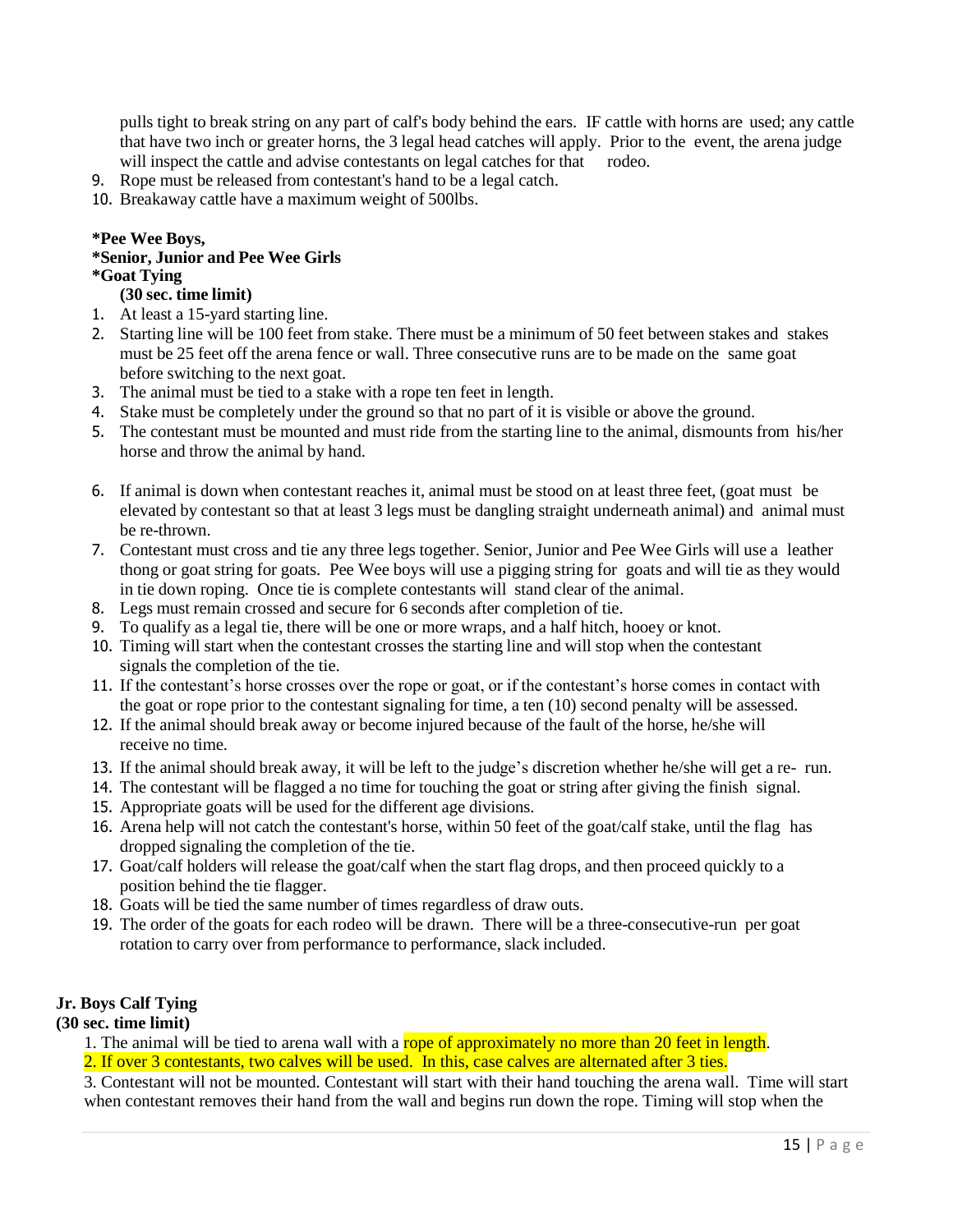contestant signals the completion of the tie.

4. Contestant must throw the animal by hand. If the animal is down when contestant reaches it, animal must be stood on at least three feet, and animal must be re-thrown.

5. Contestant must cross and tie any three legs together. A pigging string will be used and contestants will tie as they would in tie down roping. Once tie is complete contestants will stand clear of the animal.

6. Legs must remain crossed and secure for 6 seconds after completion of tie.

7. To qualify as a legal tie, there will be one or more wraps, and a half hitch, hooey or knot.

8. If the animal should break away, it will be left to the judge's discretion whether he/she will get a re-run.

9. The contestant will be flagged a no time for touching the calf or string after giving the finish signal.

10. CJRA will either provide calves or the calves must be approved.

11. Calf holders will release the calf when the start flag drops, and then proceed quickly to position behind the tie flagger.

#### **\*Dally Team Roping (Boys and/or Girls) (60 sec. time limit)**

- 1. Team may be composed of 2 boys, 2 girls, or 1 boy and 1 girl.
- 2. Full points will be given to header and heeler.
- 3. A dally team roper can enter once as the header and once as a heeler.
- 4. Header will start behind barrier using left box, and must throw the first loop at head. Heeler must start from behind barrier line.
- 5. Each contestant will be allowed to carry only one rope.
- 6. Each team allowed three throws in all.
- 7. Roping steers without turning loose the loop will be considered no catch.
- 8. Roper must dally to stop steer. No tied ropes allowed.
- 9. Time will be taken when steer is roped, both horses facing steer, with ropes dallied and tight.
- 10. Steer must be standing up when roped by head or heels.
- 11. If header accidentally jerks steer off his feet or steer trips or falls, header must not drag steer over eight feet before steer regains his feet or the team will be disqualified.
- 12. If steer is roped by one horn, roper is not allowed to ride up and put rope over other horn or head with his hands.
- 13. If the heeler ropes a front foot or feet in the heel loop, this is a foul catch. Neither contestant may remove the front foot or feet from loop by hand. However, should the front foot or feet come out of the heel loop by the time the field flag judge drops his flag, time will be counted.
- 14. If a contestant enters without a partner or partner does not show up, the contestant may get a partner up to the time the rodeo performance begins. If no partner is secured entry fee will be returned. If you don't have a partner you can enter, designating if you head or heel, and a partner will be drawn for you. Ropers need to mark their entries if they are willing to rope a second time as a draw partner for a jackpot fee of \$5.00. If the team places, the draw partner will receive a portion of the jackpot but no points. The Secretary will set up teams so everyone gets to rope.

#### **15.** *LEGALCATCHES*

- 15.1. There will be only three (3) legal head catches:
- 15.2. Head or both horns.
- 15.3. Half a head.
- 15.4. Around the neck.
- 15.5. If hondo passes over one horn and the loop over the other, the catch is illegal.
- 15.6. Any heel catch behind both shoulders is legal if rope goes up heels.
- 15.7. One hind foot receives five-second fine.
- 15.8. If loop crosses itself in head catch it is illegal. This does not include heel catches. Cross fire catches will receive a no time. (If in the opinion of the field flagger a heel loop is thrown before the header has dallied and changed directions of a steer, team shall receive no time.)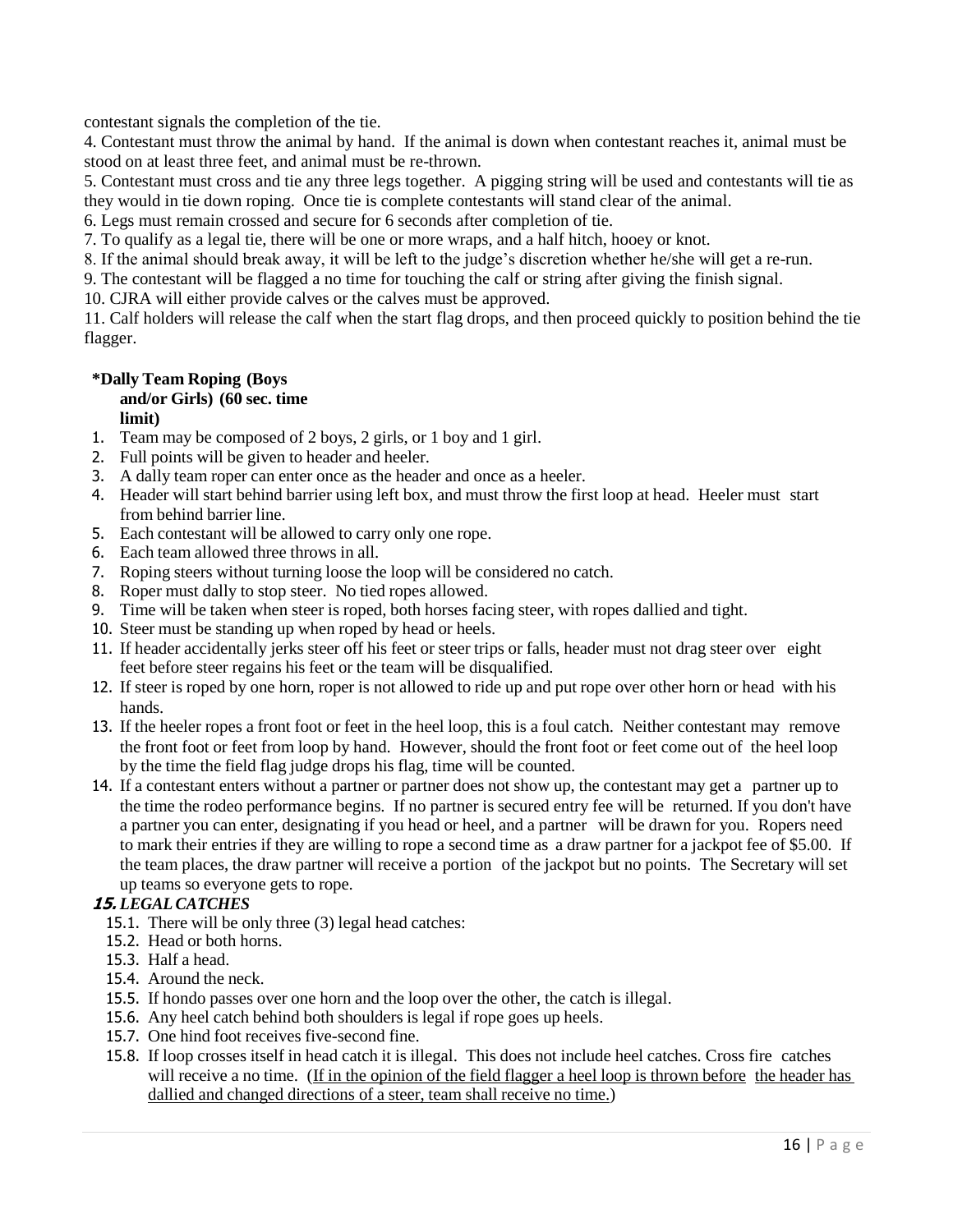#### **16. Age Divisions**

- 16.1. Senior Team Roping teams are Junior and Senior Divisions. Contestant must rope with another contestant.
- 16.2. Pee Wee Team Roping teams are Pee Wee and Cowkid Divisions. Contestant must rope with an adult.

#### <span id="page-16-0"></span>**\*Calf Roping**

#### **(60 sec. time limit)**

- 1. Contestant must rope calf, dismount, go down the rope, throw the calf by hand, cross and tie any three legs.
- 2. Any catch is legal, catch as catch can rule.
- 3. Roping calf without releasing loop from hand will disqualify catch.
- 4. If calf is down when roper reaches it, calf must be stood on at least three feet and calf must be re-thrown.
- 5. If roper's hand is on calf when calf falls, calf is considered thrown by hand. Rope must hold calf until roper gets hand on calf.
- 6. To qualify as a legal tie, there shall be one or more wraps, and a half hitch or hooey (a hooey is a half hitch with a loop, the tail of the string may be partly or all the way pulled through).
- 7. The tie must hold six (6) seconds, and three legs remain crossed until passed on by the judge. Sixsecond time will start when roper has remounted and his horse has taken one step forward. If roper's rope comes off calf as roper starts to work with tie, the six (6) second time will start when roper signals for time.
- 8. Flagger must watch calf during the six-second period. Judge will start watch when roper signals for tie if roper's rope had come off calf, or when roper has remounted and his horse has taken 1 step forward. Rope will not be removed and rope must remain slack until field judge has passed on tie. Untie man must not touch calf until judge has passed on tie. Start time watch and then watch calf, counting to six seconds. If calf kicks loose, the judge will stop watch and check time to determine if tie was legal.
- 9. Roper will be flagged no time for touching calf, or string after giving finish signal or for dragging calf more than 8 feet after he remounts horse.
- 10. Roper will be disqualified for any abusive treatment of calf or his horse.
- 11. Two loops will be permitted, if roper intends to use two ropes, he must carry two ropes. No loops can be rebuilt. If second rope falls from saddle before used, it cannot be rebuilt.
- 12. Contestants must have and adjust neck rope and reins in a manner that will prevent the horse from dragging the calf. If the horse excessively drags the calf after roper has dismounted, field judge may stop horse and disqualify roper.
- 13. If there must be a rerun of calves to complete a go-round, all calves must be tied down before the second run on calves. If after one run on calves has been completed, a fresh calf has to be used, the calf must be roped and tied before the second run, but if extra calves have been tied at that rodeo they will not be considered fresh.

#### <span id="page-16-1"></span>**\*Ribbon Roping**

#### **(60 sec. time limit)**

- 1. Ribbon must be secured on tail at tail head with rubber band.
- 2. There is no barrier. Time to start when stock leaves chute.
- 3. Roper must rope stock and dally.
- 4. Must be clean head catch (if horned cattle are used, head catch, horned catch or half head catch, rope cannot cross.)
- 5. Mugger must be contestant.
- 6. Mugger may start from anyplace in the arena.
- 7. Mugger does not have to remove rope from calf.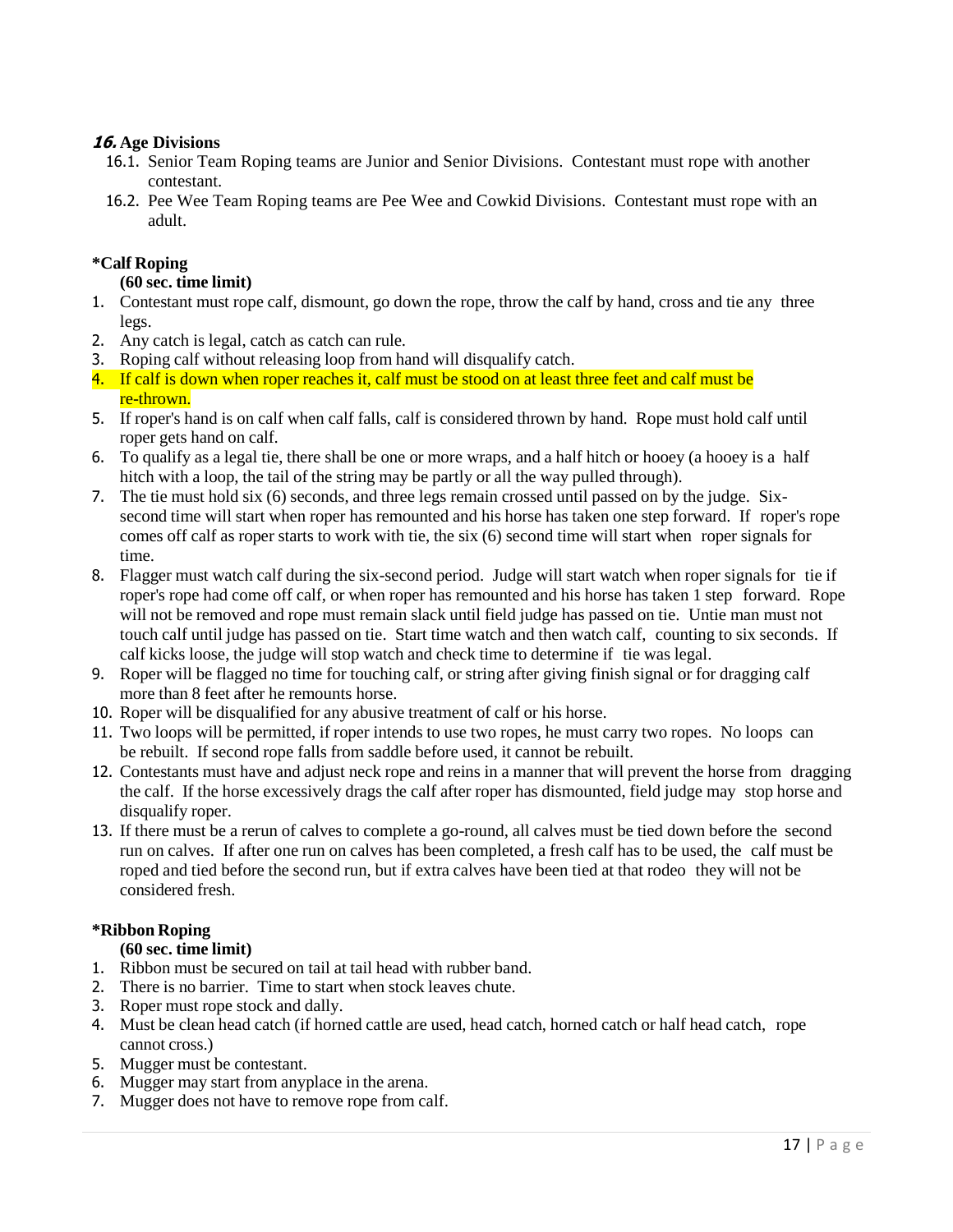- 8. Rope must be free of horse before roper touches cattle to remove ribbon.
- 9. Roper runs to judge's circle with ribbon for flag.
- 10. Stock must be standing on all four feet when ribbon is removed.
- 11. Roper can come out on either right or left side of stock.
- 12. Only roper will receive points.
- 13. If mugger and roper lose contact with rope before ribbon is removed, the roper is disqualified.

#### <span id="page-17-0"></span>**\*Chute Dogging**

#### **(30 sec. time limit)**

- 1. The event initiates from the bucking chutes.
- 2. Score line will be parallel to bucking chutes. It will be set at ten (10) feet in front of bucking chute. The measurement will be made with chute gate in the closed position.
- 3. The line (barrier) judge will flag the start when the animals' nose crosses the score line
- 4. Steer belongs to contestant when he calls for it, regardless of what happens, with the following exceptions:
	- 4.1. In any timed event, if animal escapes from the arena, field judge will drop flag and all watches will be stopped. Contestant will receive original animal back with a lap and tap start. Time already accumulated will be added to time used to complete the qualifying run.
	- 4.2. In case of mechanical failure.
	- 4.3. If in the opinion of the line judge, contestant is fouled by chute, contestant shall get his steer back, providing contestant declares himself by pulling up.
- 5. Time shall be taken between two flags.
- 6. This event shall not be conducted with an open catch pen gate at any rodeo.
- 7. A left delivery chute must be used and all chute dogging runs must be made from the same chute.
- 8. Only contestant is allowed in the chute with the steer.
- 9. With steers loaded in bucking chute, dogger gets beside the steer right hand in front of or behind right front shoulder. When dogger calls for the steer the chute gate will be opened. Dogger must keep right hand in front of or behind shoulder until the steer's nose crosses score line. If dogger moves into throwing position before steer's nose crosses the score line there will be a 10 second penalty added to time. If steer is thrown before crossing the score line contestant is disqualified.
- 10. Only Jr. Boy chute doggers will be allowed a tailer.
- 11. If the steer gets loose the dogger may take no more than one step to catch the steer.
- 12. After crossing score line dogger must bring steer to a stop or change its direction and twist it down.
- 13. If steer is accidentally knocked down before being brought to a stop it must be let up to all 4 feet and then thrown.
- 14. Steer is considered thrown when lying flat on its side or on its back with all 4 feet and head straight.
- 15. Dogger must have hand on steer when flagged.
- 16. Contestant is required to turn the steer's head so that it can get up.
- 17. The contestant may choose to turn the steer's head to correspond with the leg position to make a legal fall in the event of a "dog fall".

#### <span id="page-17-1"></span>**RACE EVENTS**

- 1. Permanent markers will be buried at the location of each barrel, the two end poles and on each side of starting line where electric eye is located. Electric eye to be located the same width as first and second barrel.
- 2. A horse may start either to the right or left of the first pole or barrel then run the remainder of the pattern accordingly.
- 3. Disqualification is when there is a major deviation from the pattern, such as opposite direction around barrel or pole, missing pole, twice around barrel or pole or circling before or after barrel or pole.
- 4. Starting lines in race events will be subject to ground rules. A clearly visible starting line shall be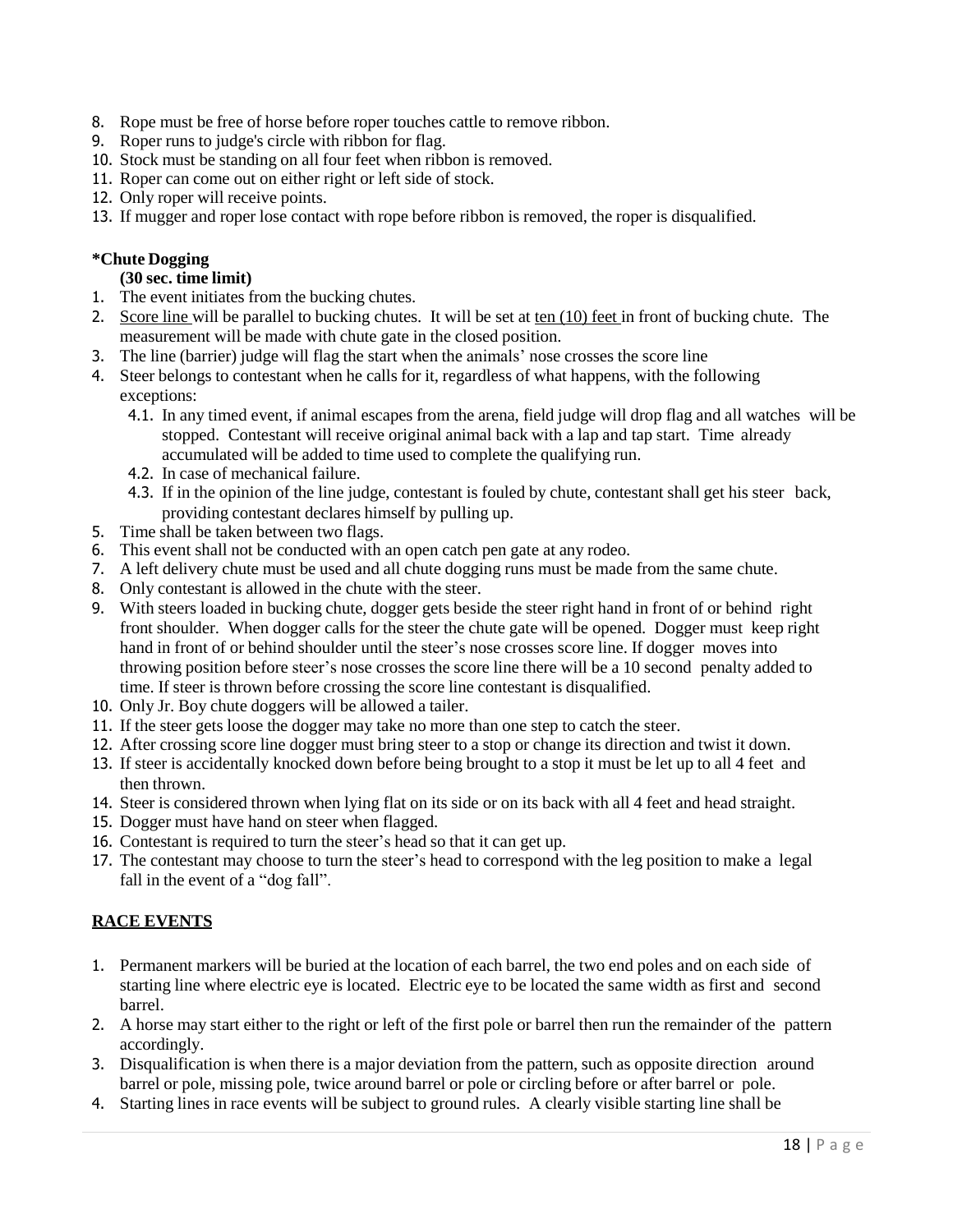provided. The horse's nose will be flagged as it passes starting lines.

- 5. No two contestants of same gender, in the same age group can ride the same horse in the same event, except for cowkids.
- 6. A contestant may enter the arena at a controlled speed, arena gate must be closed immediately after he/she enters the arena, and kept closed until pattern is completed and his/her horse is under control.
- 7. Contestants will be allowed 15 seconds from the time he/she enters arena gate until his/her time starts by field flagger or electric eye. A five second penalty will be added to time for an infraction of this rule. Judge will determine legitimate problem for pre-start time.
- 8. Touching barrel or pole is permitted by horse or contestant.
- 9. Electric eye timer and at least two (2) digital watches, shall be used, with the official time indicated by the electric timer, or in the case of a malfunction, the average of the watches used by the official timers (backup time) to be the official time.
- 10. Electric eye timer must be backed up by a flagger who will stand directly behind one timer post in the arena.
- 11. Electric eye timer times must be read, recorded by official timer or judge. Backup time to be recorded by the second timer to the nearest 100th.
- 12. Western type equipment must be used. Use of a hackamore or other types of bridles is the optional choice of the contestant; however, the judge may prohibit the use of bits or equipment that he/she may consider severe.
- 13. Contestant will not be allowed to practice on the official pattern before rodeos or between performances.
- 14. Barrels must not be closer than 15 feet to the fence.
- 15. A five second penalty will be assessed for each pole or barrel knocked over.
- 16. A two ended barrel must be used in the clover-leaf barrel racing event.
- 17. Raking for barrels and poles will be run by the program. A maximum of 10 contestants may run and then the arena must be raked or leveled.
- 18. The ground is to be prepared for slack just as it would be for a performance.

#### <span id="page-18-0"></span>**\*Barrel Race**

- 1. All barrels must be at least sixty (60) feet apart. Standard pattern is 90' between 1st and 2nd barrels, 105 feet between 1st and 3<sup>rd</sup>, and 2nd and 3rd barrels with the starting line 30' from 1st and 2nd barrel.
- 2. Pattern to be one right turn followed by two left turns or one left turn followed by two right turns.

#### <span id="page-18-1"></span>**\*Pole Bending**

- 1. The pole bending pattern is to be run around six poles, as diagramed with a left turn, weave, right turn, weave, left turn or right turn, weave, left turn, weave, right turn.
- 2. Each pole is to be twenty-one (21) feet apart and the first pole is to be twenty-one (21) feet from the starting line.
- 3. Poles shall be set on top of the ground.
- 4. All sanctioned rodeos **must** use **CJRA** approved rubber based poles with six (6) foot poles.
- 5. Poles must be straight in line.
- 6. No flags to be used on the poles and poles may be painted in alternating stripe colors.
- 7. All patterns must be twenty-five (25) feet off the arena fence/wall on both sides. If dual patterns are used there must be fifty (50) feet between patterns and a minimum of twenty-five (25) feet from the arena fence/wall.
- 8. Not following the pole bending pattern will receive a no time. A broken pattern shall be defined as breaking their forward motion to retrace their tracks to finish the pattern and/or passing the plane of the pole on the off side. Example: Should a contestant run by a pole and have to back up or turn around and retrace their tracks, this would be considered broken pattern. Also, if a pole is knocked down and the contestant does not follow the weave pattern around the original base position of the fallen pole, it is considered a broken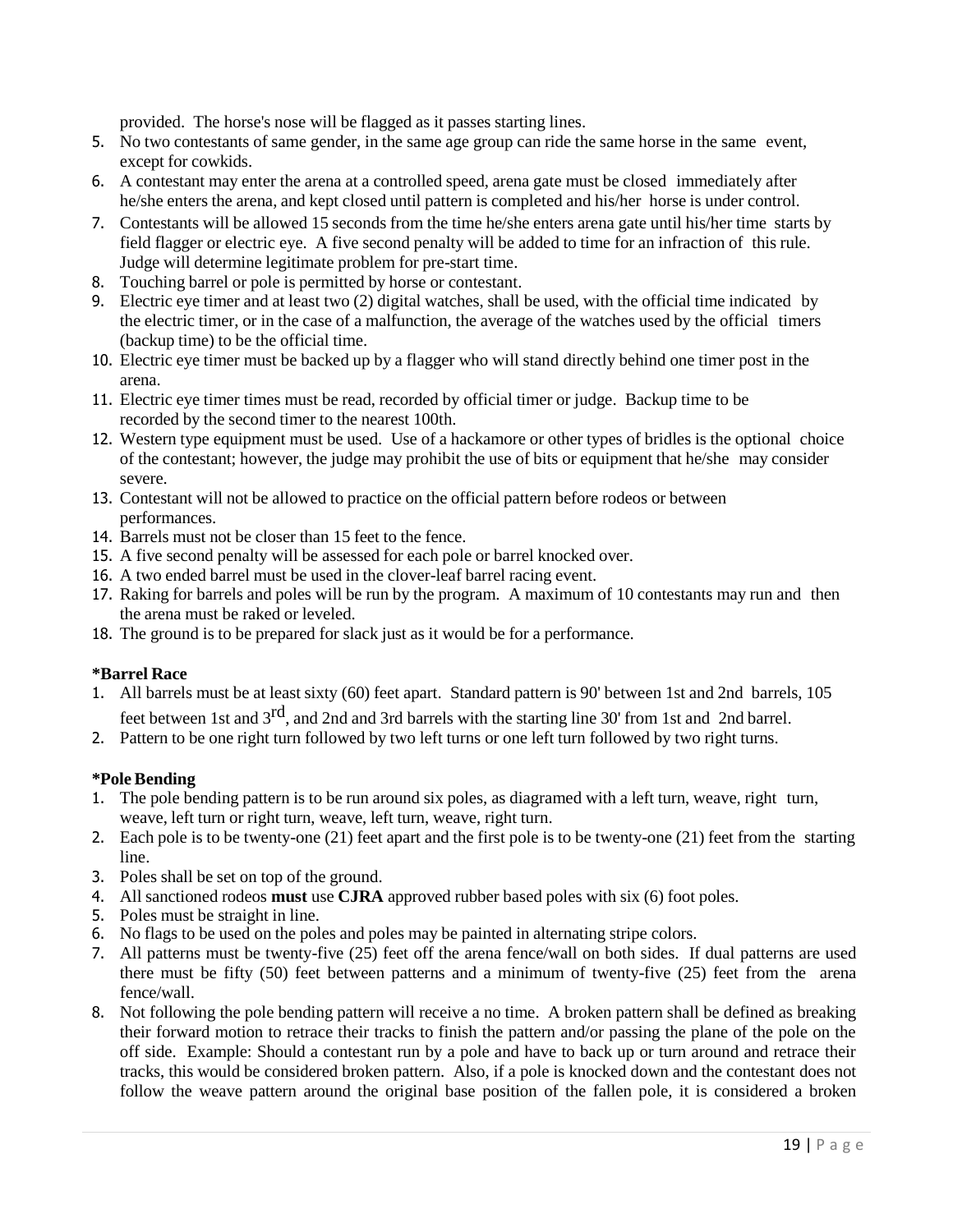pattern.

#### **COWKIDS EVENTS**

#### **\*Cowkids ages 5-7 (no lead line)**

- 1. Contestant must be able to control horse him or herself without parents leading them thru pattern.
- 2. EVENTS: Calf Riding, Barrel Racing, California Stake Race, & Goat Tail Untying and Dummy Roping.
- 3. Calf Riding see page 27
- 4. Barrel Racing see page 45
- 5. California Stake Race: See page 43 race events, pole bending, with the exception only one pole is used, usually the last pole of the pole bending pattern, contestant to cross starting line and turn around the poleeither to the right or the left and re-cross starting line to finish line Goat Tail Untying is similar to goat tying with the exception that a ribbon will be placed on the goats tail by officials, contestant will cross starting line dismount from horse and remove ribbon from tail of goat, signaling for time to stop. The handler releases the goat.
- 6. Dummy Roping see below

#### <span id="page-19-0"></span>**\*Dummy Roping**

- 1. Contestants will alternate roping a steer head, after each contestant has thrown line will be moved back 1 foot until the 10th round then line will be moved to 2 feet.
- 2. There will be three legal head catches in the dummy roping. Each catch will be worth points as follows: Rope two (2) horns = 3 points; Half Head = 2 points; Neck Rope = 1 point.
- 3. The dummy must be in the likeness of a life size, horned steer head. It can be constructed of plastic or rawhide. It must be attached to the bale by spikes that are pushed into the bale.
- 4. Western attire rules apply. Contestants must rope with hat on. If hat is knocked off during a throw, no penalty will be assessed.
- 5. At the beginning of the contest there will be one practice round. Each contestant is allowed two practice throws from any distance during this round. No score will be kept. The dummy cannot be moved during the practice round.
- 6. The winner of this event is the contestant who successfully qualifies with a legal head catch from the longest distance.
- 7. Distance is the ultimate determining factor in the dummy roping. Points are kept as a means of determining the placement of contestants that go out in the same round.
- 8. The Judges do not have to be the Judges that are working the arena at the rodeo. This contest may be judged by a representative of the CJRA or an appointed individual from the Rodeo Committee putting on the rodeo. It is strongly advised that the same individual judge the event both days of the rodeo.
- 9. The contestants may receive assistance from a helper in building their loops.
- 10. A contestant who has started to swing, but not delivered their rope may stop their swing and readjust their loop size, spoke, etc. and then continue.
- 11. The CJRA will provide the committee with official scoring sheets for the event. The scoring sheets will be posted along with all other score sheets for that rodeo.
- 12. The contest starts with a line placed on the ground one (1) foot behind the dummy. This line is the roping line. The contestant cannot cross this line with any part of their foot while throwing their rope at the dummy.
- 13. Each contestant will be allowed two (2) tries from the first distance and every distance thereafter to make a legal head catch. If the contestant misses their first try, they are to go to the back of the line and circulate through to the front for their second chance. If the contestant misses their second try, they are out of the roping.
- 14. All contestants must be at the site of the contest with ropes ready five minutes prior to the event.
- 15. Contestants must stay in line in the same order the Judge places them for the duration of the contest